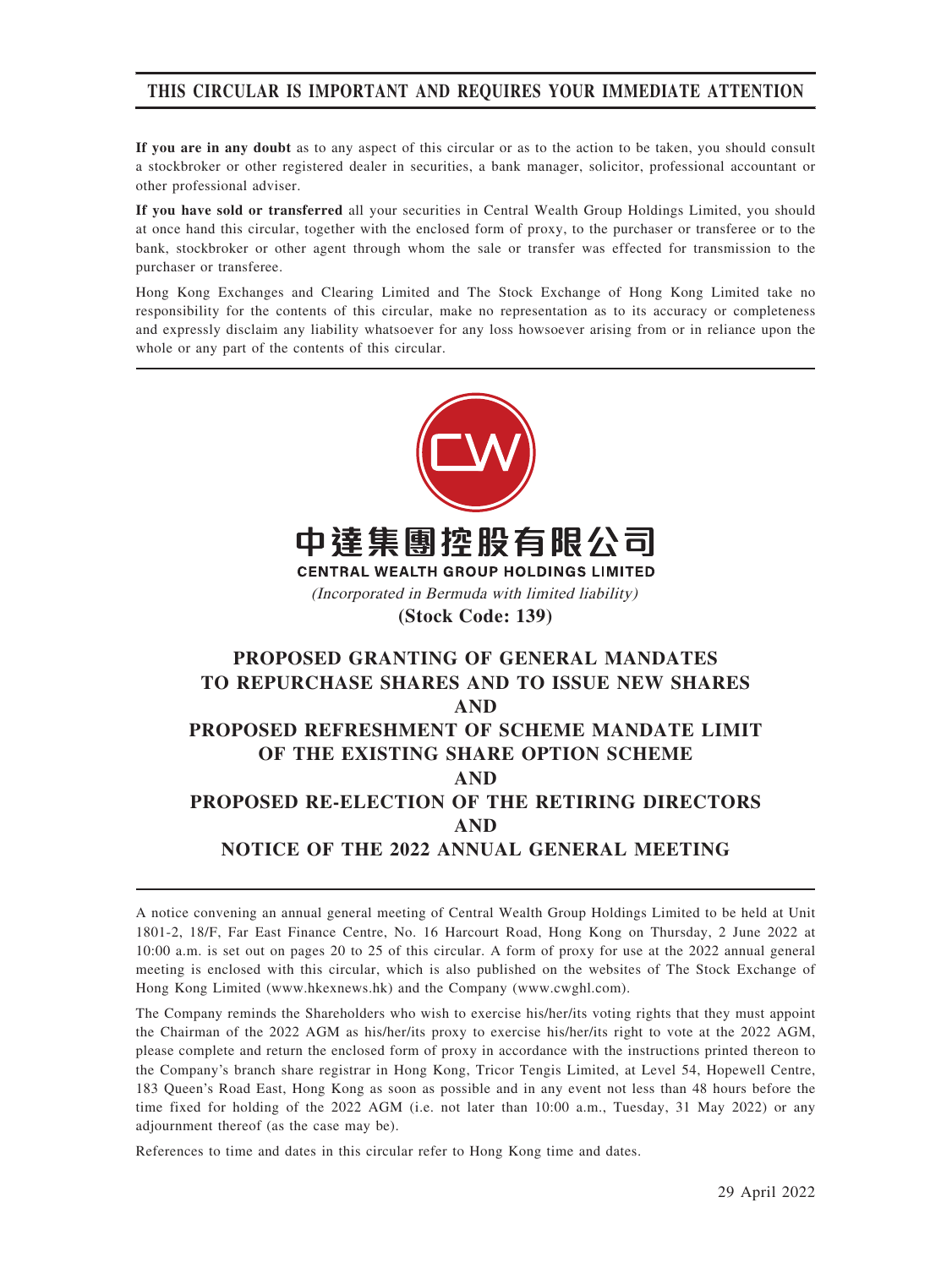# **CONTENTS**

# Page

| iii            |                                                                |                |  |  |
|----------------|----------------------------------------------------------------|----------------|--|--|
|                |                                                                |                |  |  |
|                | Letter from the Board                                          |                |  |  |
| 1.             |                                                                | 3              |  |  |
| 2.             | Proposed Granting of the Buyback and Issuance Mandates         | $\overline{4}$ |  |  |
| 3.             | Proposed Refreshment of Scheme Mandate Limit                   | 5              |  |  |
| 4.             | Proposed Re-election of the Retiring Directors                 | 9              |  |  |
| 5 <sub>1</sub> |                                                                | 10             |  |  |
| 6.             |                                                                | 11             |  |  |
| 7.             |                                                                | 11             |  |  |
| Appendix I     | - Explanatory Statement on the Buyback Mandate                 | 12             |  |  |
|                | Appendix II - Details of the Retiring Directors Proposed to be | 15             |  |  |
|                |                                                                | 20             |  |  |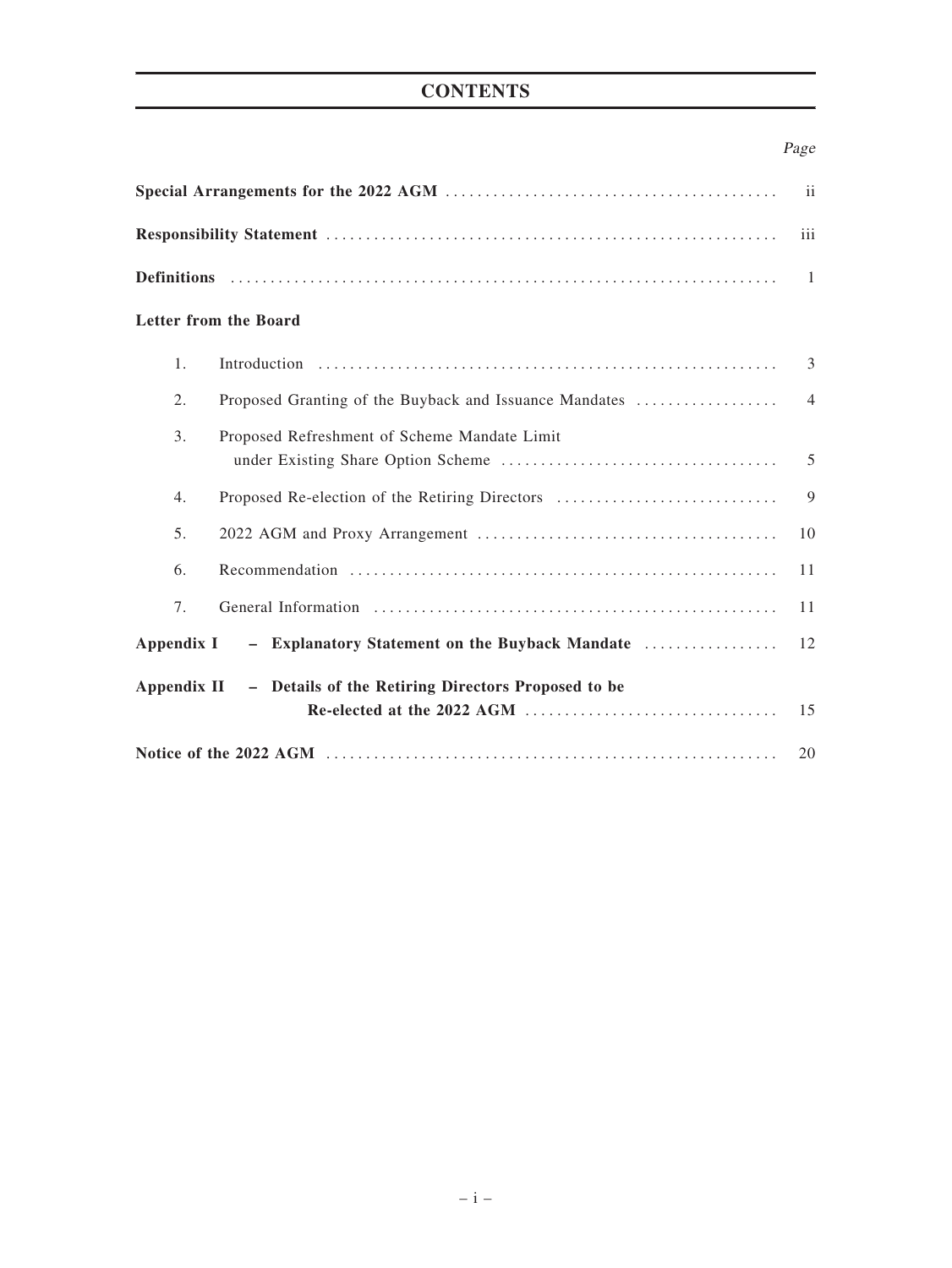### SPECIAL ARRANGEMENTS FOR THE 2022 AGM

Due to the recent development of COVID-19 pandemic and in view of the latest Prevention and Control of Disease (Prohibition on Gathering) Regulation (Chapter 599G of the Laws of Hong Kong) and Prevention and Control of Disease (Requirements and Directions) (Business and Premises) Regulation (Chapter 599F of the Laws of Hong Kong), the Company will adopt the following special arrangements at the 2022 AGM:

- (a) The 2022 AGM will be held with the minimum number of persons present as is legally required to form a quorate meeting by the Directors and/or other senior staff members who are Shareholders or proxy. No other Shareholder, proxy or corporate representative should attend the 2022 AGM in person. Any other person who attempts to attend the 2022 AGM in person will be denied entry to the venue of the 2022 AGM.
- (b) If a Shareholder (other than those who are required to attend the 2022 AGM physically to form a quorate meeting) wishes to vote on any resolutions at the 2022 AGM, he/she/it must appoint the Chairman of the 2022 AGM as his/her/its proxy to exercise his/her/its right to vote at the 2022 AGM. If a person who is not the Chairman of the 2022 AGM is appointed as proxy, that person will not be permitted entry to the 2022 AGM and will not be able to exercise the vote.
- (c) The 2022 AGM will be conducted through electronic means where all participants can participate and ask questions at the 2022 AGM. In order to do so, any Shareholders who wishes to join the 2022 AGM must contact the Company's branch share registrar in Hong Kong, Tricor Tengis Limited, to register no later than 10:00 a.m. on Tuesday, 31 May 2022 (being not less than 48 hours before the 2022 AGM) by email to isenquiries@hk.tricorglobal.com or by telephone hotline (852) 2980 1333.

No remote voting system is provided. For the avoidance of doubt, presence through such electronic means is not counted as quorum or attendance of the 2022 AGM, and will not revoke any proxy instrument previously delivered to the Company by the same Shareholder.

(d) Shareholders can submit questions relevant to the business of the 2022 AGM by email to is-enquiries@hk.tricorglobal.com in advance. The Board will arrange for as many of the questions asked to be answered as possible at the 2022 AGM.

The Company is closely monitoring the constantly evolving COVID-19 pandemic situation in Hong Kong. Should any changes be made to the 2022 AGM arrangements, we will notify the Shareholders via an announcement posted on the websites of the Stock Exchange (www. hkexnews.hk) and the Company (www.cwghl.com).

The Company reminds the Shareholders who wish to exercise his/her/its voting rights that they must appoint the Chairman of 2022 AGM as their proxy to vote on the relevant resolutions at the 2022 AGM.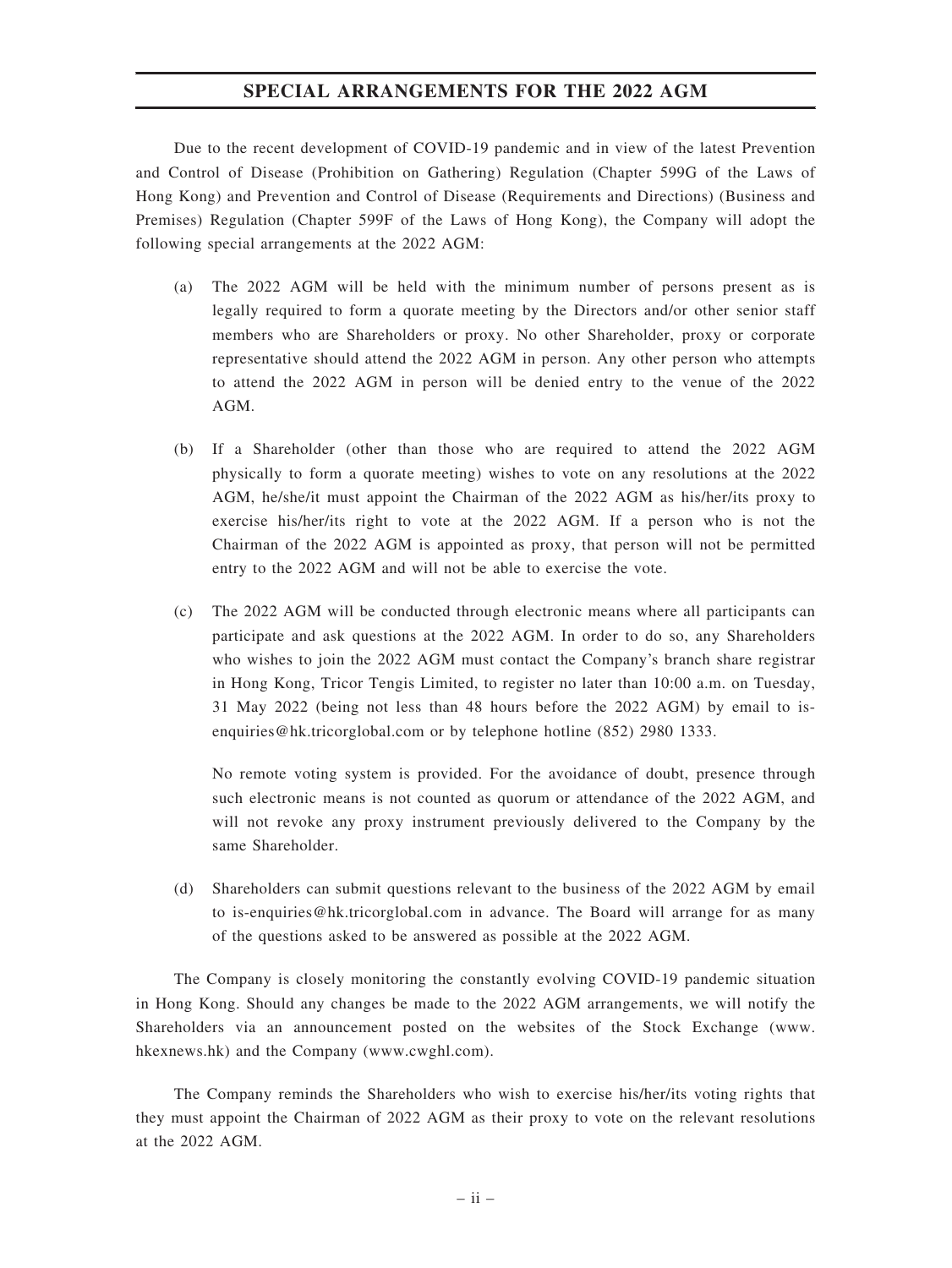## RESPONSIBILITY STATEMENT

This circular, for which the directors of the Company collectively and individually accept full responsibility, includes particulars given in compliance with the Listing Rules for the purpose of giving information with regard to the Company. The Directors, having made all reasonable enquiries, confirm that to the best of their knowledge and belief the information contained in this circular is accurate and complete in all material respects and not misleading or deceptive, and there are no other matters the omission of which would make any statement herein or this circular misleading.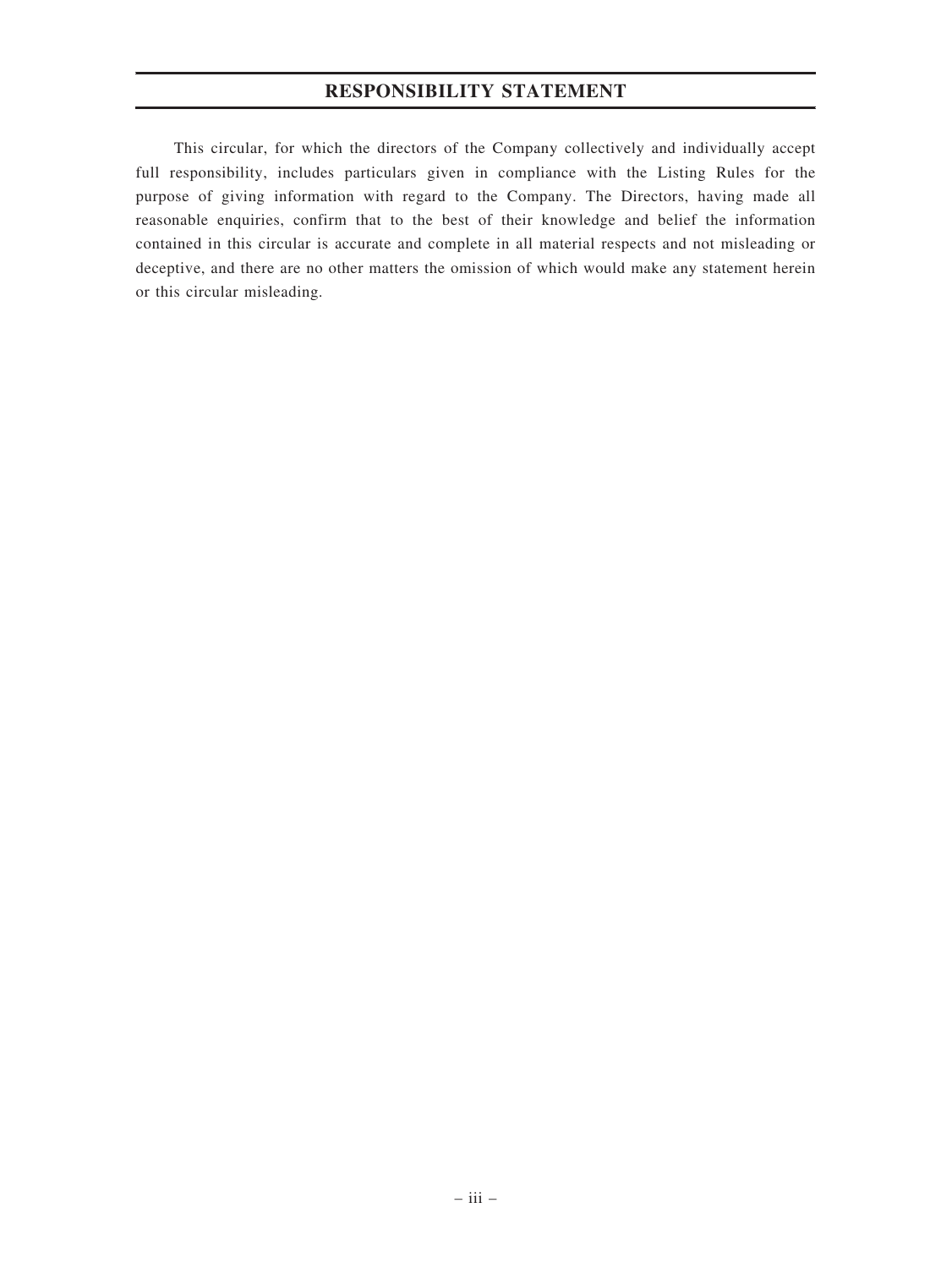# DEFINITIONS

In this circular, unless the context otherwise requires, the following expressions shall have the following meanings:

| "2022 AGM"                      | an annual general meeting of the Company to be held at<br>Unit 1801-2, 18/F, Far East Finance Centre, No. 16<br>Harcourt Road, Hong Kong on Thursday, 2 June 2022 at<br>10:00 a.m. to consider and, if appropriate, to approve the<br>resolutions contained in the notice of the meeting which is<br>set out on pages 20 to 25 of this circular, or any<br>adjournment thereof; |
|---------------------------------|---------------------------------------------------------------------------------------------------------------------------------------------------------------------------------------------------------------------------------------------------------------------------------------------------------------------------------------------------------------------------------|
| "Board"                         | the board of Directors;                                                                                                                                                                                                                                                                                                                                                         |
| "Buyback Mandate"               | as defined in paragraph $2(a)$ of the Letter from the Board;                                                                                                                                                                                                                                                                                                                    |
| "Bye-laws"                      | the bye-laws of the Company currently in force;                                                                                                                                                                                                                                                                                                                                 |
| "Company"                       | Central Wealth Group Holdings Limited, a company<br>incorporated in Bermuda with limited liability, the issued<br>shares of which are listed on the main board of the Stock<br>Exchange;                                                                                                                                                                                        |
| "Director(s)"                   | the director(s) of the Company;                                                                                                                                                                                                                                                                                                                                                 |
| "Existing Scheme Mandate Limit" | the Scheme Mandate Limit as refreshed at the annual<br>general meeting of the Company held on 3 June 2020,<br>being 10% of the issued share capital of the Company as<br>at 3 June 2020;                                                                                                                                                                                        |
| "Existing Share Option Scheme"  | the existing share option scheme of the Company adopted<br>on 27 September 2013;                                                                                                                                                                                                                                                                                                |
| "Group"                         | the Company and its subsidiaries from time to time;                                                                                                                                                                                                                                                                                                                             |
| "HK\$"                          | Hong Kong dollars, the lawful currency of Hong Kong;                                                                                                                                                                                                                                                                                                                            |
| "Hong Kong"                     | the Hong Kong Special Administrative Region of the<br>People's Republic of China;                                                                                                                                                                                                                                                                                               |
| "Issuance Mandate"              | as defined in paragraph 2(b) of the Letter from the Board;                                                                                                                                                                                                                                                                                                                      |
| "Latest Practicable Date"       | 25 April 2022, being the latest practicable date prior to the<br>printing of this circular for ascertaining certain information<br>in this circular;                                                                                                                                                                                                                            |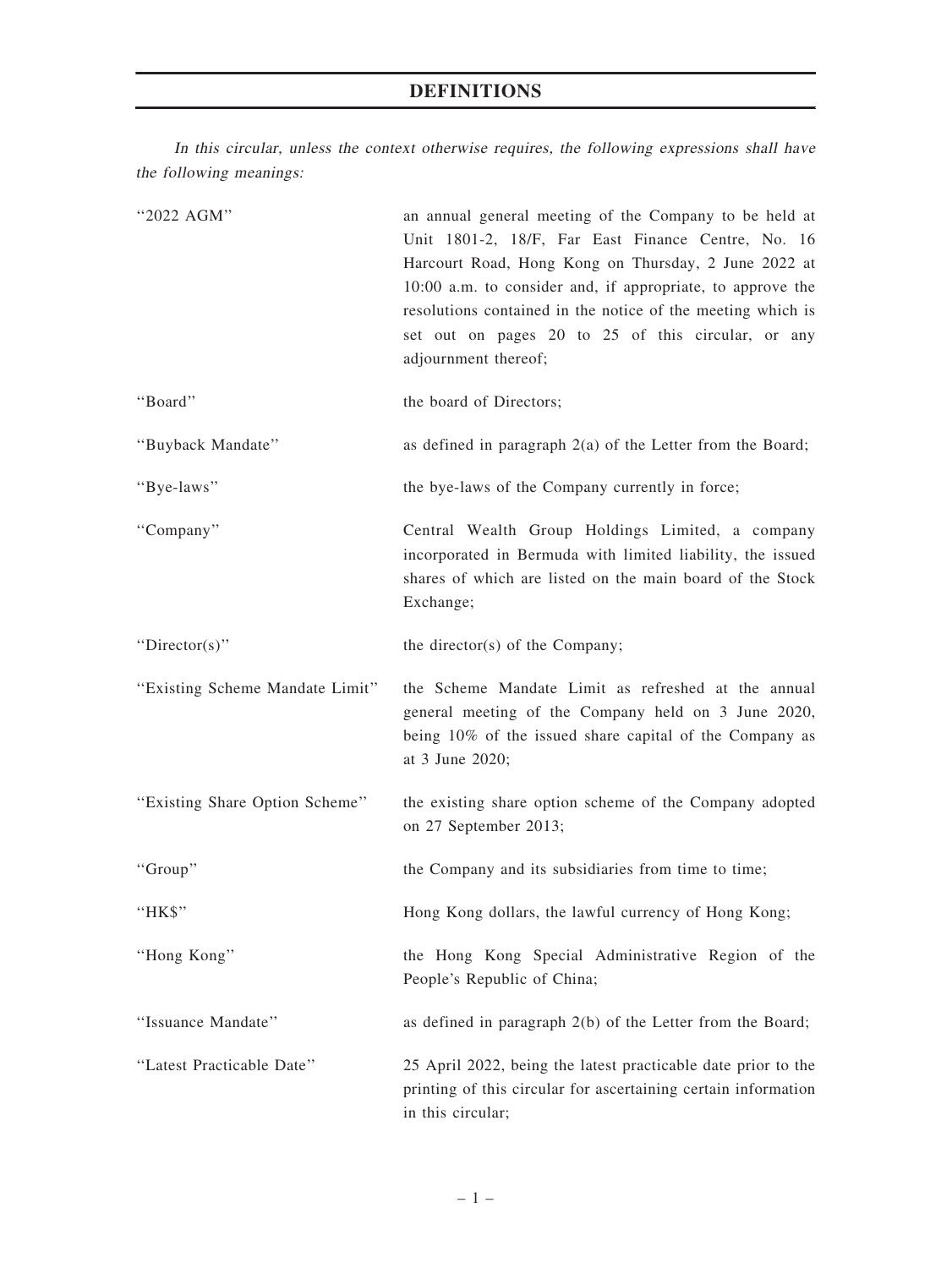## DEFINITIONS

| "Listing Rules"             | the Rules Governing the Listing of Securities on the Stock<br>Exchange;                                                                                                                                                                                                                      |
|-----------------------------|----------------------------------------------------------------------------------------------------------------------------------------------------------------------------------------------------------------------------------------------------------------------------------------------|
| "Memorandum of Association" | memorandum of association of the Company, as amended<br>from time to time;                                                                                                                                                                                                                   |
| "PRC"                       | The People's Republic of China;                                                                                                                                                                                                                                                              |
| "Scheme Mandate Limit"      | the maximum number of Shares which may be issued upon<br>exercise of all share options to be granted under the<br>Existing Share Option Scheme and any other share option<br>scheme(s) as may from time to time adopted by the<br>Company, as permitted under Listing Rules;                 |
| "SFO"                       | the Securities and Futures Ordinance, Chapter 571 of the<br>Laws of Hong Kong;                                                                                                                                                                                                               |
| "Share $(s)$ "              | ordinary share(s) of HK\$0.01 each in the capital of the<br>Company or if there has been a subsequent sub-division,<br>consolidation, reclassification or reconstruction of the<br>share capital of the Company, shares forming part of the<br>ordinary equity share capital of the Company; |
| "Shareholder(s)"            | $holder(s)$ of Share $(s)$ ;                                                                                                                                                                                                                                                                 |
| "Stock Exchange"            | The Stock Exchange of Hong Kong Limited;                                                                                                                                                                                                                                                     |
| "Takeovers Code"            | The Code on Takeovers and Mergers issued by the<br>Securities and Futures Commission in Hong Kong as<br>amended from time to time;                                                                                                                                                           |
| $``\%"$                     | per cent.                                                                                                                                                                                                                                                                                    |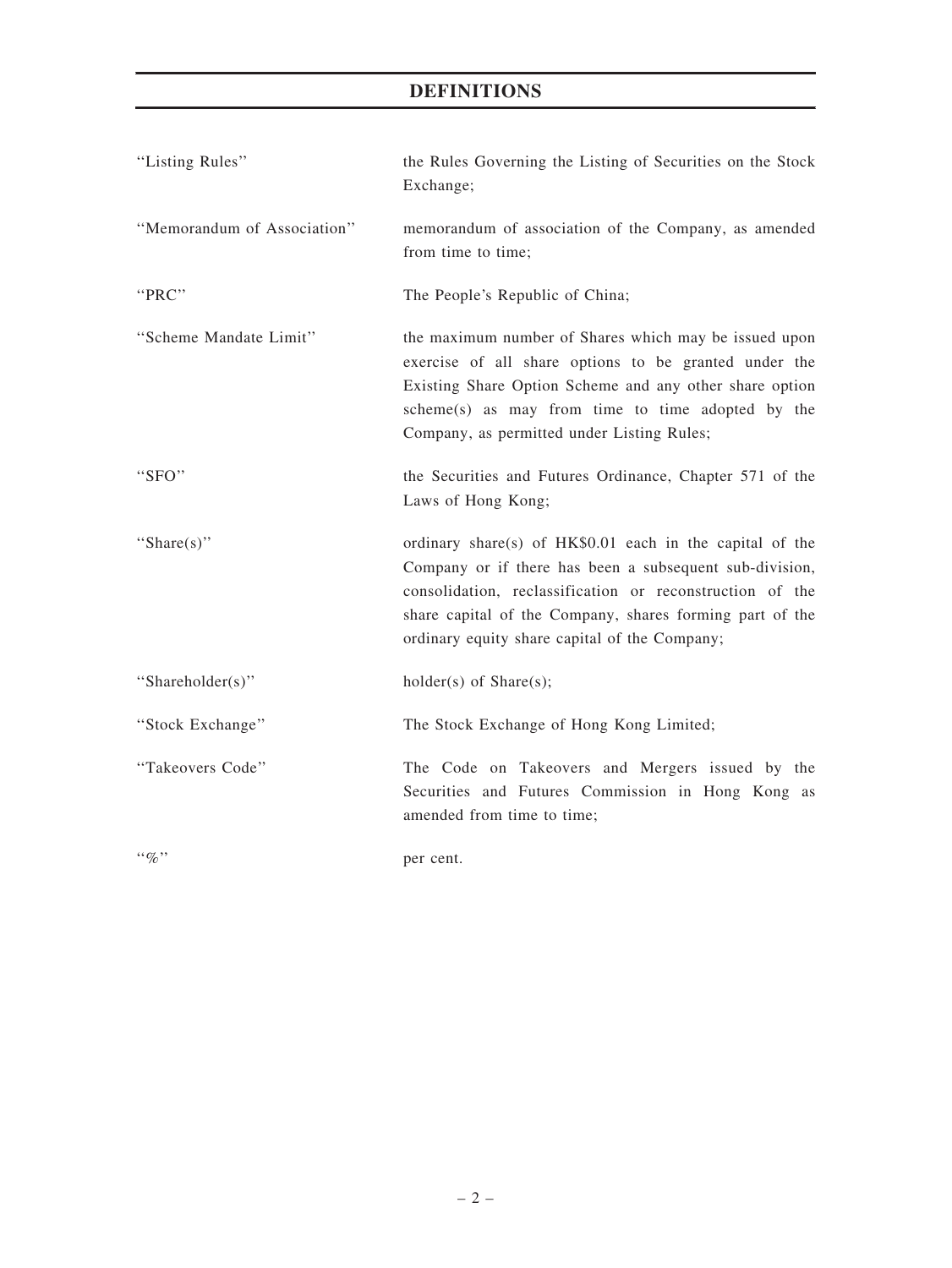

**(Stock Code: 139)**

Executive Directors: Mr Chen Xiaodong (Chairman) Ms Chen Jingxian (Vice Chairman) Mr Wang Jun (Chief Executive Officer) Mr Yu Qingrui Ms Song Caini Mr Chen Hongjin

Independent Non-executive Directors: Mr Kwok Chi Kwong Mr Wu Ming Mr Liu Hongwei

Registered Office: Clarendon House 2 Church Street Hamilton HM 11 Bermuda

Principal Place of Business in Hong Kong: Unit 1801-2, 18/F Far East Finance Centre No. 16 Harcourt Road Hong Kong

29 April 2022

To the Shareholders

Dear Sir/Madam,

## PROPOSED GRANTING OF GENERAL MANDATES TO REPURCHASE SHARES AND TO ISSUE NEW SHARES AND PROPOSED REFRESHMENT OF SCHEME MANDATE LIMIT OF THE EXISTING SHARE OPTION SCHEME AND PROPOSED RE-ELECTION OF THE RETIRING DIRECTORS AND NOTICE OF THE 2022 ANNUAL GENERAL MEETING

### 1. INTRODUCTION

The purpose of this circular is to provide the Shareholders with information in respect of certain resolutions to be proposed at the 2022 AGM for (i) the granting of the Buyback Mandate to the Directors; (ii) the granting of the Issuance Mandate to the Directors; (iii) the extension of the Issuance Mandate by adding the number of Shares repurchased by the Company under the Buyback Mandate; (iv) the refreshment of the Scheme Mandate Limit; and (v) the re-election of the retiring Directors.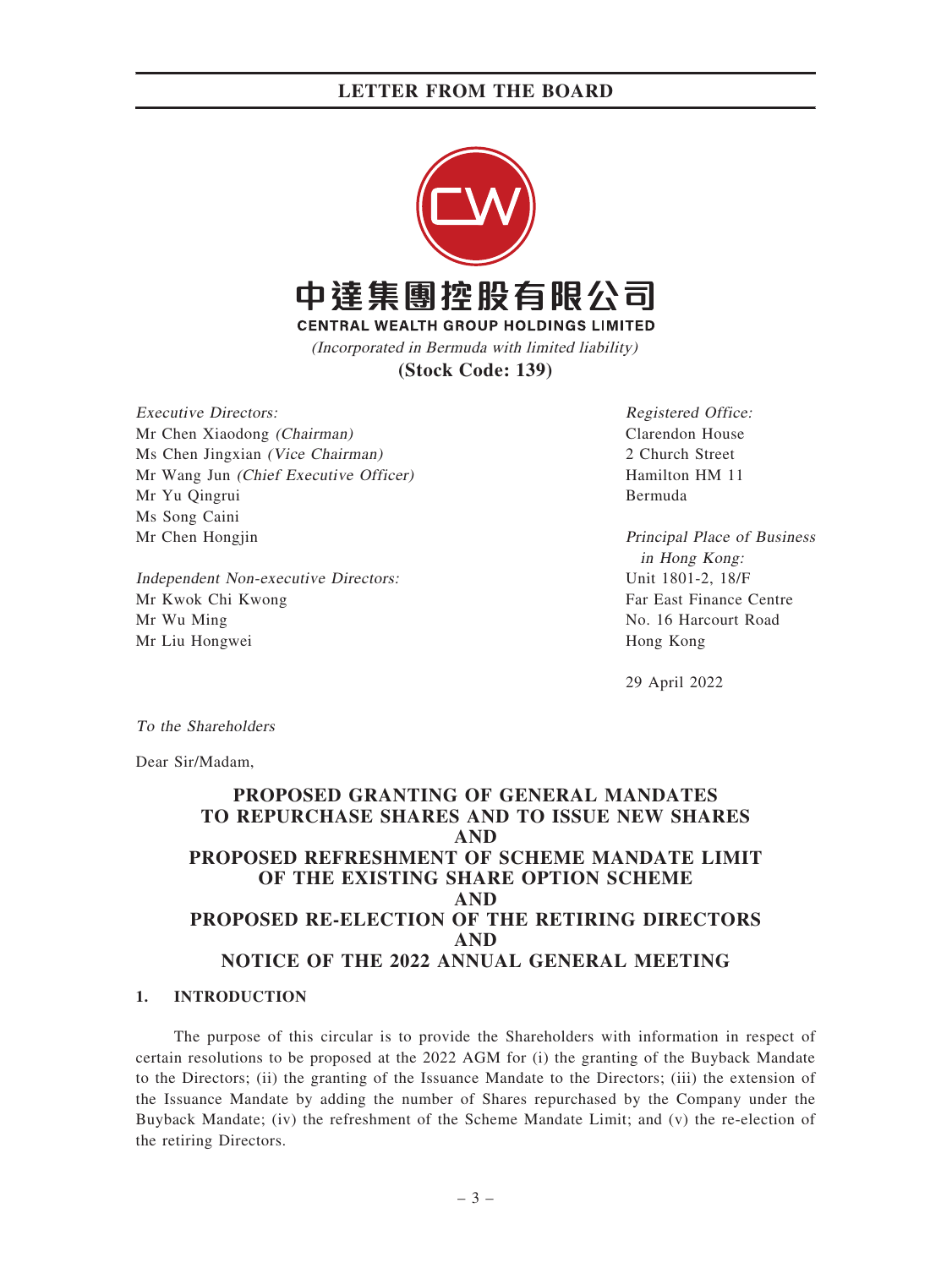#### 2. PROPOSED GRANTING OF THE BUYBACK AND ISSUANCE MANDATES

At the annual general meeting of the Company held on 2 June 2021, general mandates were granted to the Directors to exercise the powers of the Company to repurchase Shares and to issue new Shares respectively. Such mandates, to the extent not utilized by the date of the 2022 AGM, will lapse at the conclusion of the 2022 AGM.

In order to give the Company the flexibility to repurchase Shares and issue new Shares if and where appropriate, the following ordinary resolutions will be proposed at the 2022 AGM to approve the granting of new general mandates to the Directors:

- (a) to repurchase Shares on the Stock Exchange or on any other stock exchange recognized by the Securities and Futures Commission of Hong Kong and the Stock Exchange, of not exceeding 10% of the total number of issued Shares as at the date of passing of such resolution (i.e. a total of 1,596,965,046 Shares on the basis that the issued share capital of the Company of 15,969,650,461 Shares remains unchanged from the Latest Practicable Date to the date of the 2022 AGM) (the ''Buyback Mandate'');
- (b) to allot, issue or deal with Shares of not exceeding 20% of the total number of issued Shares as at the date of passing of such resolution (i.e. a total of 3,193,930,092 Shares on the basis that the issued share capital of the Company of 15,969,650,461 Shares remains unchanged from the Latest Practicable Date to the date of the 2022 AGM) (the ''Issuance Mandate''); and
- (c) to extend the Issuance Mandate by adding the number of Shares repurchased by the Company pursuant to and in accordance with the Buyback Mandate.

The Buyback Mandate and the Issuance Mandate will continue in force until the conclusion of the next annual general meeting of the Company held after the 2022 AGM or any earlier date as referred to in the proposed ordinary resolutions contained in items 8 and 9 of the notice of the 2022 AGM set out on pages 20 to 25 of this circular.

In accordance with the requirements of the Listing Rules, the Company is required to send to the Shareholders an explanatory statement containing all the requisite information reasonably necessary for them to make an informed decision on whether to vote for or against the granting of the Buyback Mandate. The explanatory statement as required by the Listing Rules in connection with the Buyback Mandate is set out in Appendix I to this circular.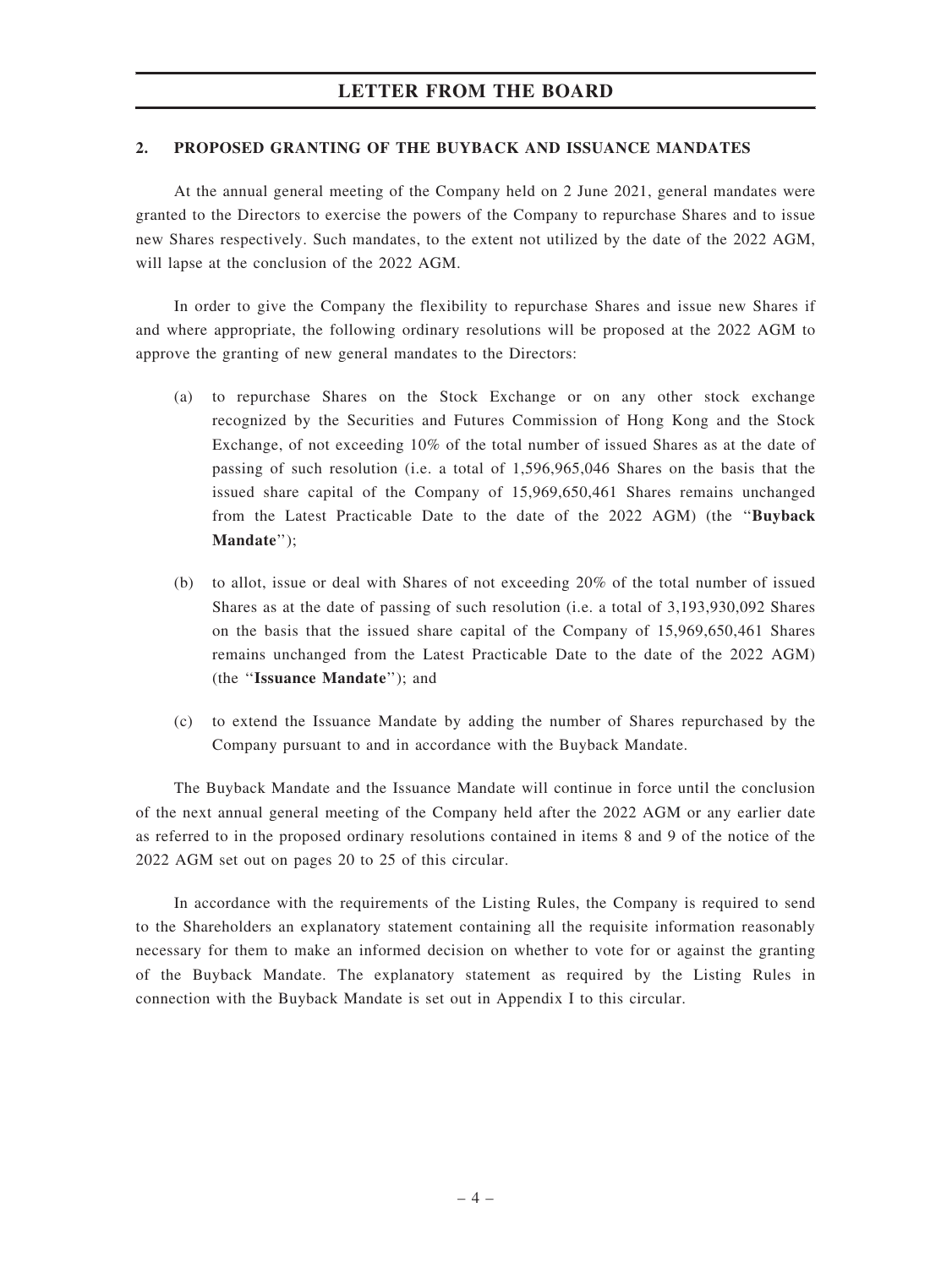### 3. PROPOSED REFRESHMENT OF SCHEME MANDATE LIMIT UNDER EXISTING SHARE OPTION SCHEME

The Existing Share Option Scheme was adopted by the Company on 27 September 2013. The purpose of the Existing Share Option Scheme is to enable the Company to grant options to eligible participants as incentives and/or rewards for their contribution to the Group. Apart from the Existing Share Option Scheme, the Company has no other share option scheme currently in force.

Pursuant to Chapter 17 of the Listing Rules, the total number of securities which may be issued upon exercise of all options to be granted under a share option scheme and any other schemes of a listed issuer must not in aggregate exceed 10% of the relevant class of securities of the listed issuer in issue as at the date of approval of the scheme (the " $10\%$  Limit"). The listed issuer may seek approval by its Shareholders in general meeting for ''refreshing'' the 10% Limit. However, the total number of securities which may be issued upon exercise of all options to be granted under all of the schemes of the listed issuer under the limit as ''refreshed'' must not exceed 10% of the relevant class of securities in issue as at the date of approval of the refreshed limit. Options previously granted under the schemes (including those outstanding, cancelled or lapsed in accordance with the scheme or exercised options) will not be counted for the purpose of calculating the limit as ''refreshed''. The Listing Rules also provide that the limit on the number of securities which may be issued upon exercise of all outstanding options granted and yet to be exercised under the scheme and any other schemes must not exceed 30% of the relevant class of securities of the listed issuer in issue from time to time (the " $30\%$  Limit").

At the annual general meeting of the Company held on 3 June 2020, the Scheme Mandate Limit was refreshed and approved by the then Shareholders such that the total number of Shares which may fall to be issued upon exercise of all share options to be granted under the Existing Share Option Scheme and any other share option scheme(s) as may from time to time be adopted by the Company must not exceed 1,596,965,046 Shares.

As at the Latest Practicable Date, under the Existing Scheme Mandate Limit, (i) 1,596,490,000 share options have been granted in May 2021 (as disclosed in the Company's announcement dated 5 May 2021), of which 494,690,000 share options were granted to the Directors of the Company, 159,600,000 share options were granted to employees of the Group and 623,000,000 share options were granted to service providers of the Group and 319,200,000 share options were granted to consultants of the Group; (ii) 159,600,000 share options have been lapsed in November 2021; and (iii) no share options have been cancelled. Accordingly, the Company is permitted to grant further options to subscribe for 160,075,046 Shares under the Existing Scheme Mandate Limit, being approximately 1% of the issued share capital of the Company as at the Latest Practicable Date.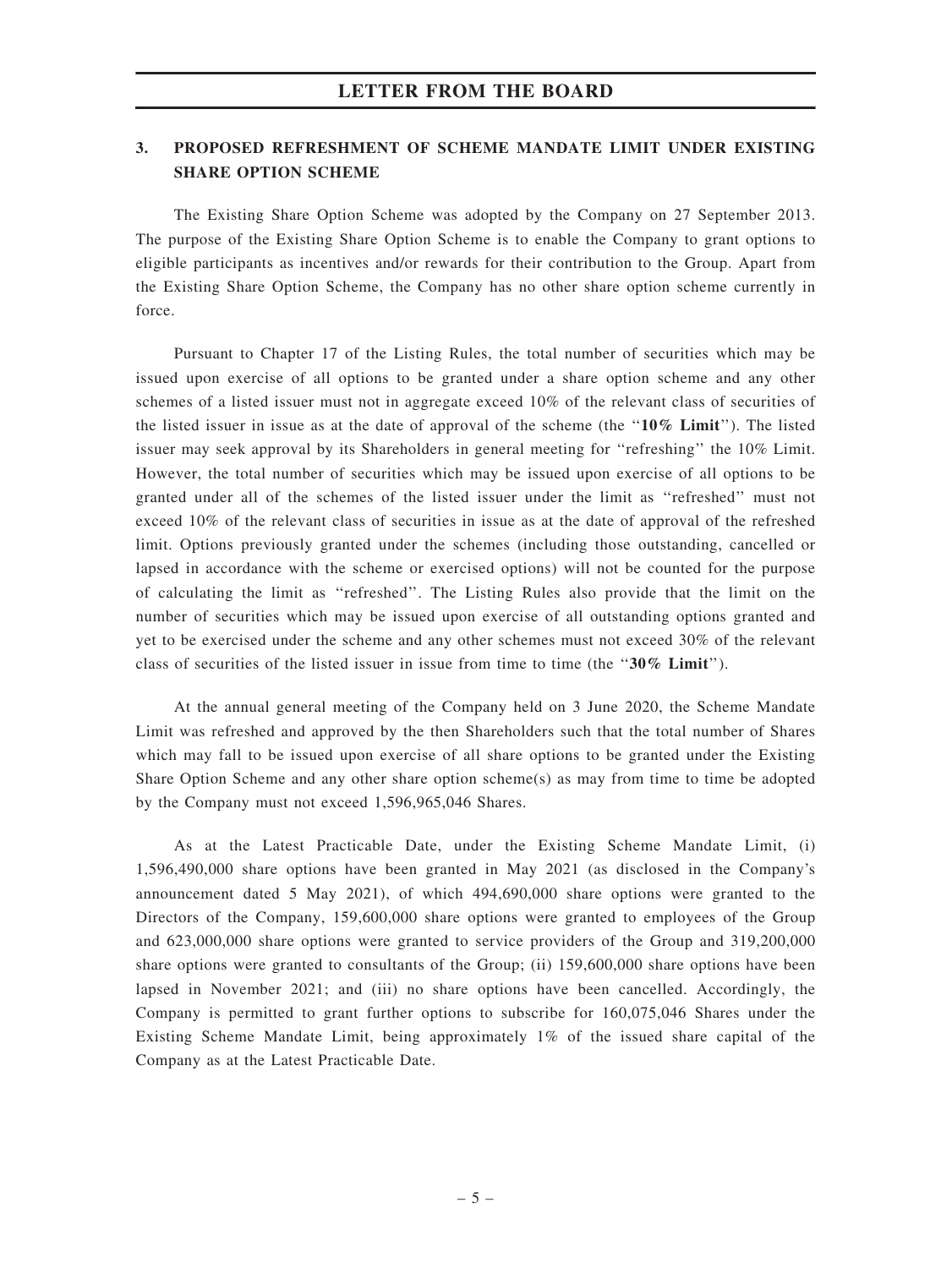Assuming that (i) the issued share capital of the Company of 15,969,650,461 Shares remains unchanged from the Latest Practicable Date to the date of the 2022 AGM; and (ii) the Existing Scheme Mandate Limit is fully utilized prior to the date of the 2022 AGM, (iii) the Scheme Mandate Limit to be refreshed is fully utilized, there would be a total outstanding options carrying the rights to subscribe for 3,193,930,092 Shares granted under Existing Share Option Scheme, representing approximately 20% of the existing issued share capital of the Company, which does not exceed the 30% Limit as at the Latest Practicable Date.

As at the Latest Practicable Date, total outstanding share options carrying the rights to subscribe for 1,436,890,000 Shares have been granted under Existing Share Option Scheme, representing approximately 9% of the existing issued share capital of the Company. Details of the said outstanding options granted are set out below:

| Name or category of<br>participants | Date of<br>grant | Exercise price<br>(HK\$ per share) | <b>Exercise</b> period | Number of<br>outstanding<br>share options |
|-------------------------------------|------------------|------------------------------------|------------------------|-------------------------------------------|
| <b>Directors</b>                    |                  |                                    |                        |                                           |
| Mr Chen Xiaodong                    | 05/05/2021       | 0.0172                             | 05/05/2021-04/05/2023  | 159,600,000                               |
| Mr Yu Qingrui                       | 05/05/2021       | 0.0172                             | 05/05/2021-04/05/2023  | 159,600,000                               |
| Mr Wu Ming                          | 05/05/2021       | 0.0172                             | 05/05/2021-04/05/2023  | 15,890,000                                |
|                                     |                  |                                    |                        | 335,090,000                               |
| <b>Other Employees</b>              |                  |                                    |                        |                                           |
| In aggregate                        | 05/05/2021       | 0.0172                             | 05/05/2021-04/05/2023  | 159,600,000                               |
| Service providers (Note)            |                  |                                    |                        |                                           |
| In aggregate                        | 05/05/2021       | 0.0172                             | 05/05/2021-04/05/2023  | 623,000,000                               |
| Consultants (Note)                  |                  |                                    |                        |                                           |
| In aggregate                        | 05/05/2021       | 0.0172                             | 05/05/2021-04/05/2023  | 319,200,000                               |
| Total                               |                  |                                    |                        | 1,436,890,000                             |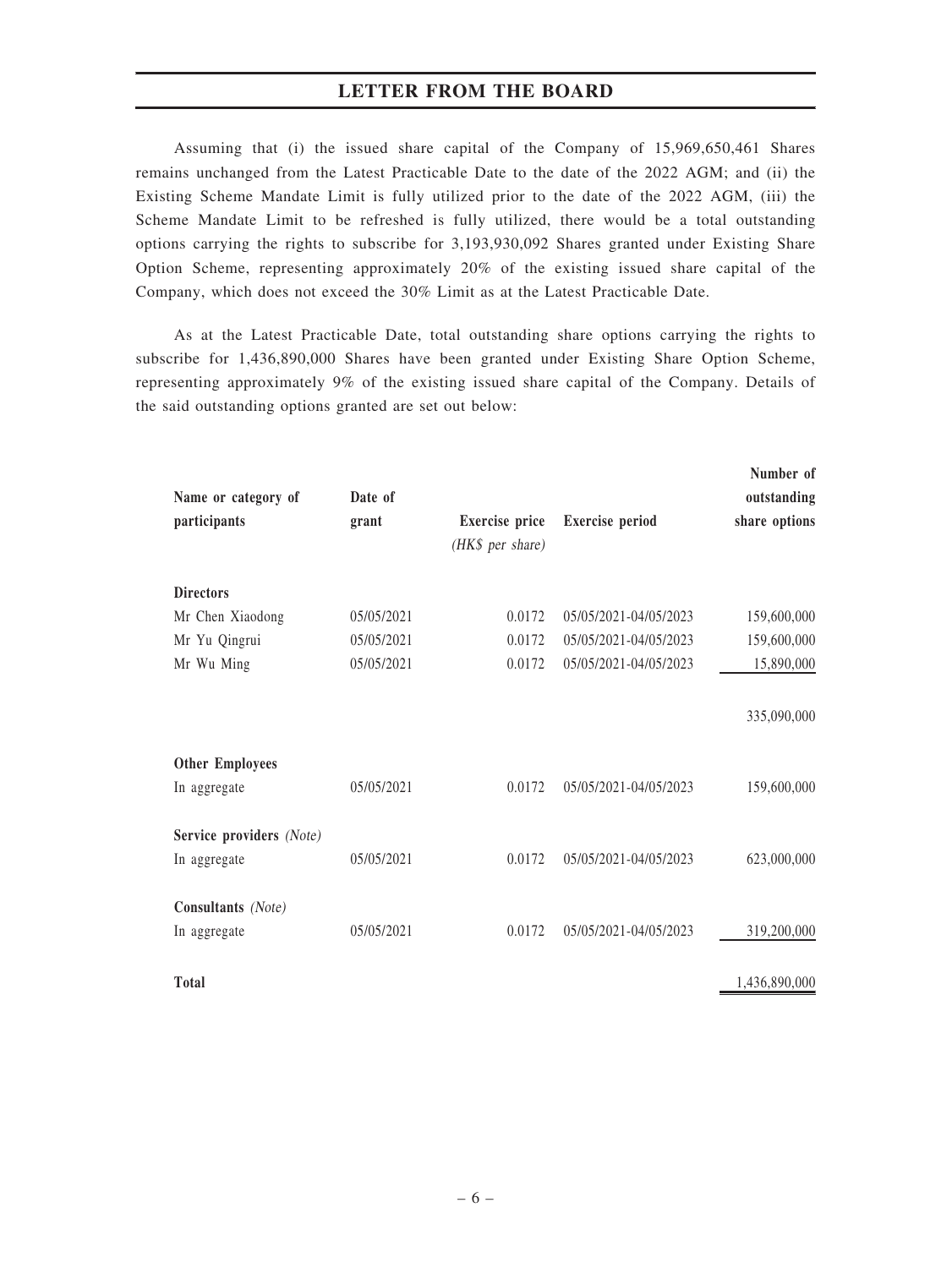Note: The share options granted to service providers and consultants for their provision of extensive connections and network in finance and investment and business development consultancy and advisory services to the Group. The Board considers that the service providers and consultants have contributed significantly in the business development of the Group and wish to incentivize and reward their past and future contribution and to maintain a long-term relationship with them. As the service providers and consultants will have the opportunities to become shareholders of the Company when they exercise the share options, the service providers and consultants will be more committed to the success of the Group as their compensation will hinge on the Company's performance. Therefore, the Board considers that the grant of share options could provide more incentives to the service providers and consultants to provide more valuable professional advice and introduce more potential business opportunities to the Group. Furthermore, there will not be any actual cash outflow of the Group by granting share options to provide incentives to the service providers and consultants.

Details of the services and/or advices provided by each of the services providers and consultants are as follows:

Service Provider 1, who has been granted 159,600,000 share options, has provided advisory on real estate and property mortgage in Shanghai, especially the investment opportunities for villas in Shanghai, the PRC. The Company considers that Service Provider 1 can provide professional advice and expertise in real estate and property mortgage and contribute to the Group by providing real estate advisory services.

Service Provider 2, who has been granted 159,600,000 share options, has introduced several potential clients and made recommendations to the Group on investment opportunities for commercial properties, garages and warehouses in Shantou, Guangdong, the PRC including Yulongwan project relating to a mixeduse development project with residential use and commercial use. The Company considers that Service Provider 2 can provide professional property investment advice to the Group and can introduce his connections and network in the PRC to bring potential business opportunities to the Group.

Service Provider 3, who has been granted 159,600,000 share options, has extensive business connections and network in investment industry and has introduced a securities firm recommending a profitable investment to the Group. The Company considers that Service Provider 3 can introduce his business connections and network in the PRC to the Group and bring potential business opportunities in securities investment to the Group.

Service Provider 4, who has been granted 144,200,000 share options, has introduced some PRC investment institutions and asset management institutions and provided investment advisory to the Group. The Company considers that Service Provider 4 can introduce his connections and network in the PRC to the Group and bring potential business opportunities in securities investment and asset management to the Group.

Consultant 1, who has been granted 159,600,000 share options, has been assisting the PRC's securities clients, including the provision of public relations services, exhibition, accommodation and catering arrangements for over 2,000 clients. The Company considers that Consultant 1 can provide quality service, professional advice and expertise and contribute to the Group.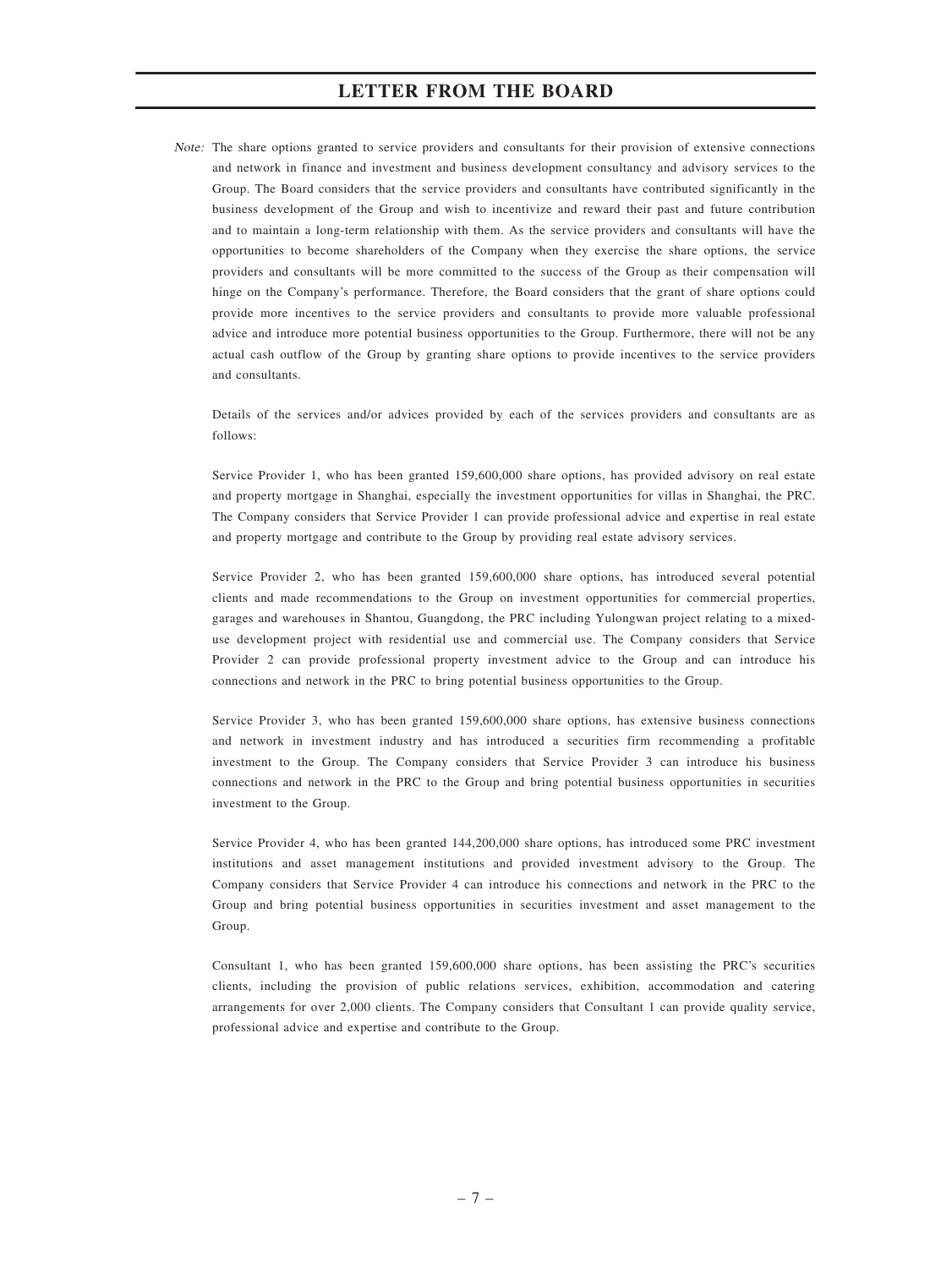Consultant 2, who has been granted 159,600,000 share options, has extensive resources in real estate industry and has been introducing potential buyers to the Group and assisted the Group successfully completed a major transaction in relation to the disposal of the property located at No. 2 Lincoln Road, Kowloon, Hong Kong in 2020. For further details, please refer to the announcements of the Company dated 4 February 2020, 12 February 2020, 28 February 2020, 19 March 2020, 23 March 2020, 3 June 2020 and 2 July 2020 and the circular of the Company dated 24 April 2020. The Company considers that Consultant 2 can provide quality service, professional advice and expertise in real estate industry and contribute to the Group by introducing potential business opportunities to the Group.

The Board believes that the service providers and consultants can provide quality service, professional advice, expertise and contribute to the Group by introducing potential business opportunities to the Group. In accessing the eligibility and entitlements of the options, the Board will consider the potential and/or actual contribution to the business affairs of and benefits to the Group in terms of, including without limitation, promoting the continuing development and growth of the Group, particularly for strategic development of the Group in Hong Kong and China. The Board is of the view that the grant of options will provide incentives for the service providers and consultants to provide professional finance, investment and new business opportunities advisory services and planning to cater for business needs of the Group, which will align their interests with the Group and secure their long-term support and commitment to the Group.

As the Company has no other share option scheme in force, the Board believes that it is in the interests of the Company and the Shareholders as a whole to refresh the Scheme Mandate Limit in order to give the Company the flexibility to grant share options to eligible participants under the Existing Share Option Scheme. The grant of further share options to eligible participants can provide incentives and/or rewards to eligible participants so as to encourage them to make continuing effort and contribution to the Company, help the Company in retaining its existing employees and recruiting additional employees, and to provide them with a direct interest in attaining the long-term business objectives of the Group as and when necessary. It also enables them to share results of the development of the Company and is in the interests of the Company as a whole.

If such refreshment is approved at the 2022 AGM, and assuming that the issued share capital of the Company remains unchanged from the Latest Practicable Date to the date of the 2022 AGM, the Company will be allowed under the refreshed limit, to grant up to 1,596,965,046 share options pursuant to the Existing Share Option Scheme, entitling the grantees to subscribe for a total of 1,596,965,046 Shares, representing 10% of the issued Shares as at the date of the 2022 AGM. The Company currently has no present plan to grant options under the refreshed Scheme Mandate Limit.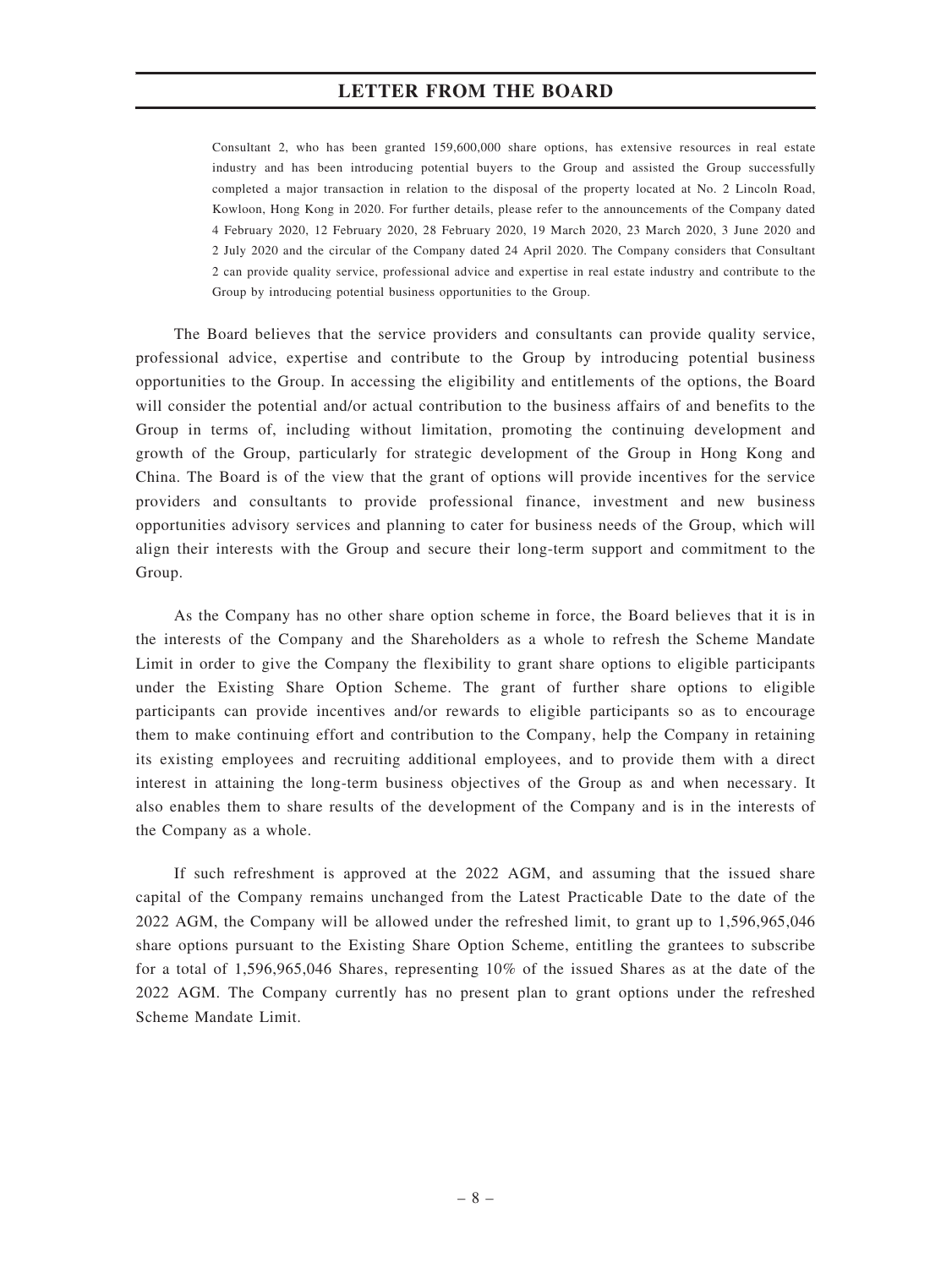The refreshment of the Scheme Mandate Limit is conditional upon:

- (i) the passing of an ordinary resolution at the 2022 AGM to approve the said refreshment; and
- (ii) the Listing Committee of the Stock Exchange granting the listing of, and permission to deal in any new Shares which may fall to be allotted and issued upon the exercise of the subscription rights attaching to the options that may be granted under the refreshed limit of the Existing Share Option Scheme up to 10% of the total issued Shares as at the date of passing of the relevant ordinary resolution at the 2022 AGM.

An application will be made to the Listing Committee of the Stock Exchange for granting the listing of, and permission to deal in any new Shares which may fall to be allotted and issued upon the exercise of the subscription rights attaching to the options that may be granted under the refreshed limit of the Existing Share Option Scheme.

#### 4. PROPOSED RE-ELECTION OF THE RETIRING DIRECTORS

Pursuant to the provisions of the Bye-laws, Mr Yu Qingrui, Mr Kwok Chi Kwong and Mr Liu Hongwei shall retire at the 2022 AGM and, being eligible, will offer themselves for reelection at the 2022 AGM.

The Nomination Committee of the Company has reviewed the structure and composition of the Board, the confirmations and disclosures given by the Directors, the qualifications, skills and experience, time commitment and contribution of the retiring Directors with reference to the nomination principles and criteria set out in the Company's Board Diversity Policy and Director Nomination Policy and the Company's corporate strategy and the independence of the independent non-executive Directors.

Mr Kwok Chi Kwong and Mr Liu Hongwei, the retiring independent non-executive Directors, have confirmed their independence with reference to the factors set out in Rule 3.13 of the Listing Rules. Mr Kwok Chi Kwong and Mr Liu Hongwei also demonstrate the ability to provide an independent, balanced and objective view to the Company's matters. The Nomination Committee and the Board thus considered that the retiring independent non-executive Director is independent in accordance with the independence guidelines set out in the Listing Rules.

Besides, the Nomination Committee and the Board believed that Mr Yu Qingrui, Mr Kwok Chi Kwong and Mr Liu Hongwei will continue to make contribution to the Board and are satisfied with all the retiring Directors' contribution to the Company, which will continue to bring valuable business experience, knowledge and professionalism to the Board for its efficient and effective functioning and diversity. The Nomination Committee and the Board therefore recommended the re-election of all the retiring Directors, including the aforesaid independent non-executive Directors, who are due to retire at the 2022 AGM.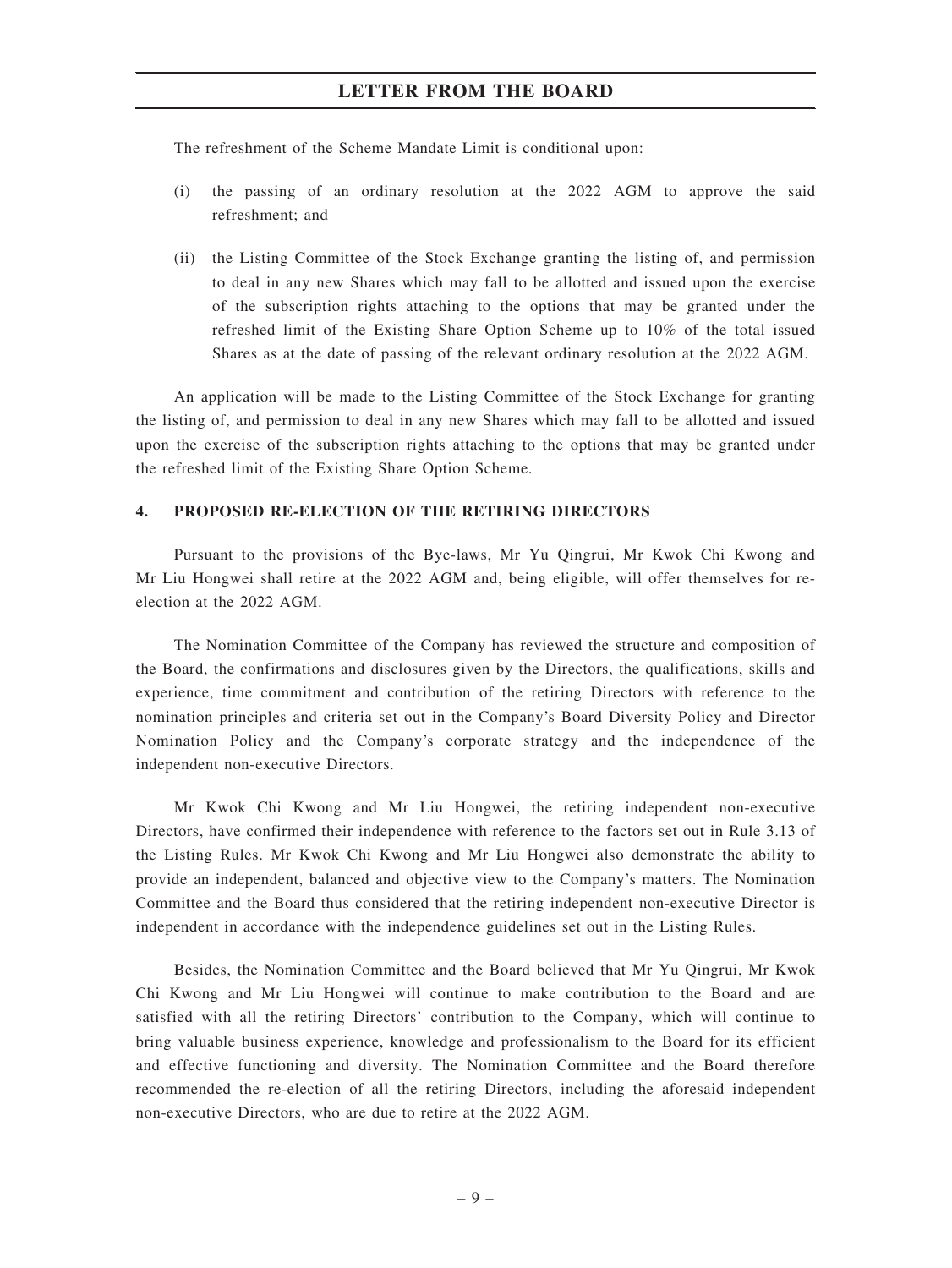Pursuant to Rule 13.74 of the Listing Rules, a listed issuer shall disclose the details required under Rule 13.51(2) of the Listing Rules of any director(s) proposed to be re-elected or proposed new director in the notice or accompanying circular to its shareholders of the relevant general meeting, if such re-election or appointment is subject to shareholders' approval at that relevant general meeting. The requisite details of the above Directors proposed to be re-elected at the 2022 AGM are set out in Appendix II to this circular.

#### 5. 2022 AGM AND PROXY ARRANGEMENT

The notice of the 2022 AGM is set out on pages 20 to 25 of this circular. At the 2022 AGM, resolutions will be proposed to approve, inter alia, the granting of the Buyback Mandate and the Issuance Mandate, the extension of the Issuance Mandate by adding the number of Shares repurchased by the Company pursuant to the Buyback Mandate, the refreshment of the Scheme Mandate Limit and the re-election of the retiring Directors.

Pursuant to Rule 13.39(4) of the Listing Rules, any vote of shareholders at a general meeting must be taken by poll. Accordingly, all the proposed resolutions will be put to vote by way of poll at the 2022 AGM. An announcement on the poll vote results will be published by the Company after the 2022 AGM in the manner prescribed under Rule 13.39(5) of the Listing Rules.

Due to the recent development of the COVID-19 pandemic and in view of the latest Prevention and Control of Disease (Prohibition on Gathering) Regulation (Chapter 599G of the Laws of Hong Kong) and Prevention and Control of Disease (Requirements and Directions) (Business and Premises) Regulation (Chapter 599F of the Laws of Hong Kong), Shareholders are reminded to refer to the section headed ''Special Arrangements for the 2022 AGM'' of this circular. The 2022 AGM will be conducted through electronic means where all participants can participate and ask questions in the 2022 AGM. In order to do so, any Shareholders who wishes to join the 2022 AGM must contact the Company's branch share registrar in Hong Kong, Tricor Tengis Limited, to register no later than 10:00 a.m. on Tuesday, 31 May 2022 (being not less than 48 hours before the 2022 AGM) by email to is-enquiries@hk.tricorglobal.com or by telephone hotline (852) 2980 1333.

A form of proxy for use at the 2022 AGM is enclosed with this circular and published on the websites of the Stock Exchange (www.hkexnews.hk) and the Company (www.cwghl.com). Please complete and return the form of proxy in accordance with the instructions printed thereon to the Company's branch share registrar in Hong Kong, Tricor Tengis Limited, at Level 54, Hopewell Centre, 183 Queen's Road East, Hong Kong as soon as possible and in any event not less than 48 hours before the time appointed for the holding of the 2022 AGM (i.e. not later than 10:00 a.m., Tuesday, 31 May 2022) or any adjournment thereof (as the case may be). The Company reminds the Shareholders who wish to exercise his/her/its voting rights that they must appoint the Chairman of 2022 AGM as their proxy to vote on the relevant resolutions at the 2022 AGM.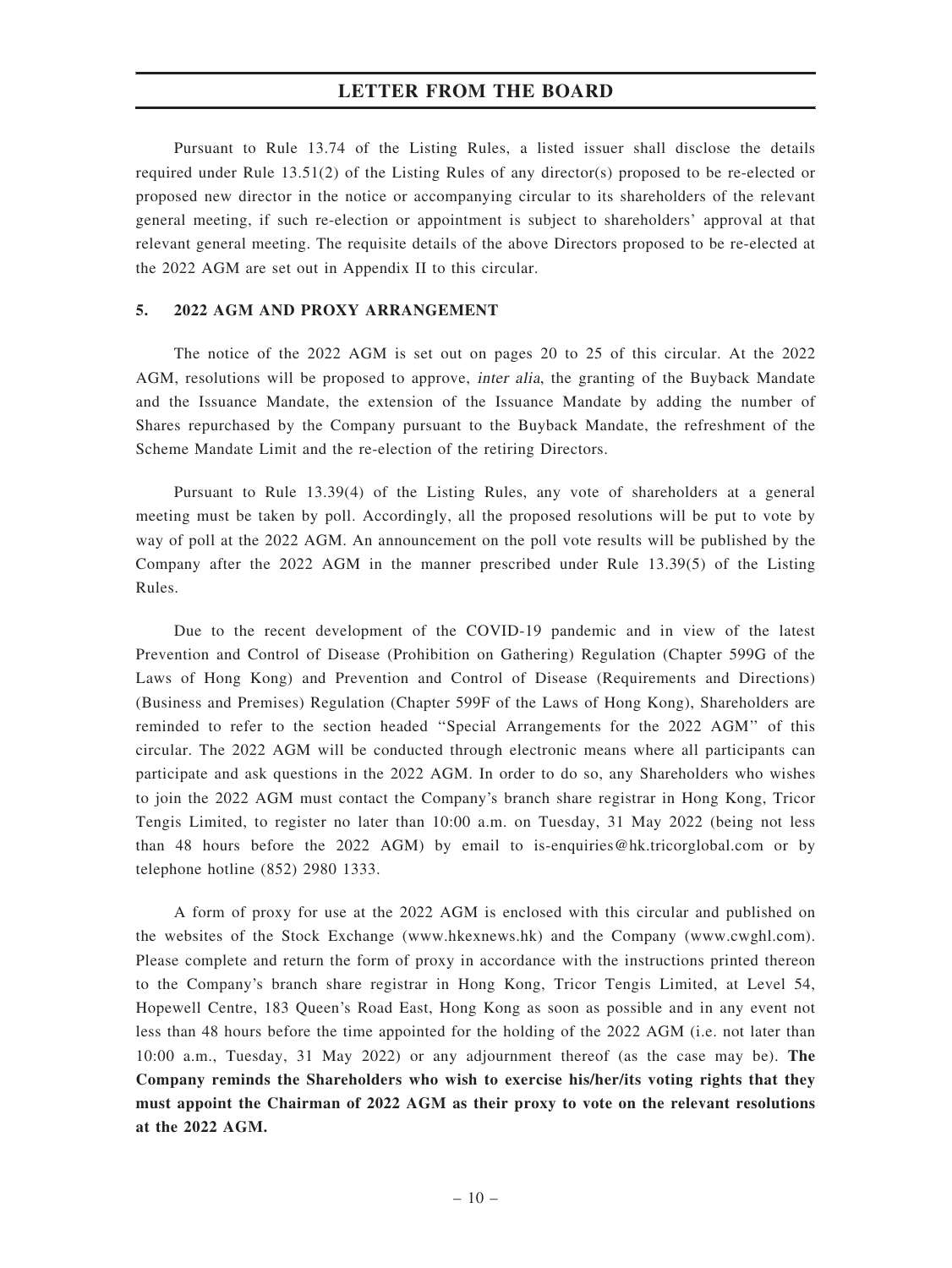#### 6. RECOMMENDATION

The Board considers that the all the resolutions to be proposed at the 2022 AGM are in the interests of the Company, the Group and the Shareholders. Accordingly, the Board recommends the Shareholders to vote in favour of the relevant resolutions to be proposed at the 2022 AGM.

### 7. GENERAL INFORMATION

Your attention is drawn to the additional information set out in the appendices to this circular: Appendix I – Explanatory Statement on the Buyback Mandate; and Appendix II – Details of the Retiring Directors Proposed to be Re-elected at the 2022 AGM.

> Yours faithfully On behalf of the Board Central Wealth Group Holdings Limited Chen Xiaodong Chairman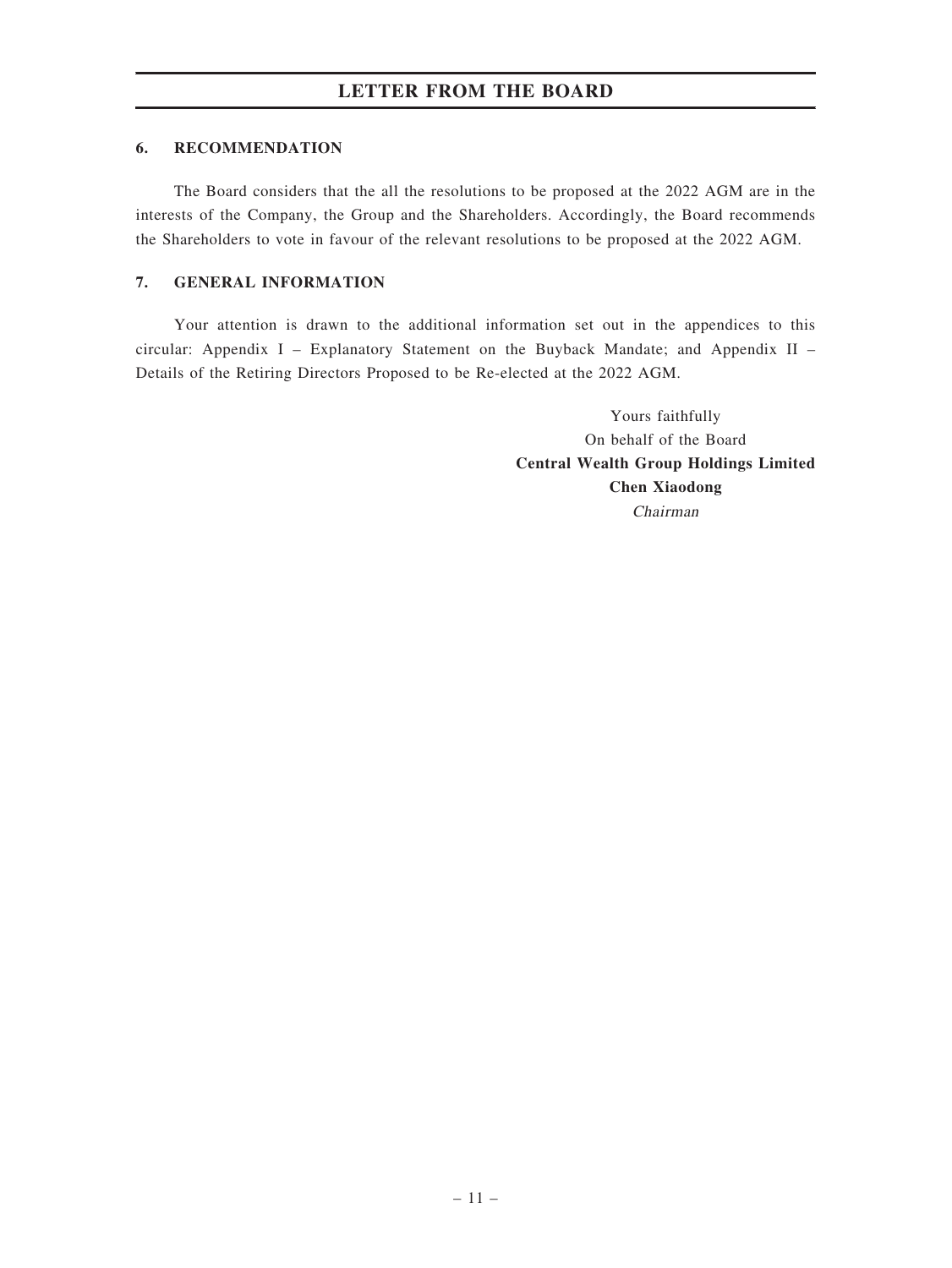## APPENDIX I EXPLANATORY STATEMENT ON THE BUYBACK MANDATE

The following is an explanatory statement required by the Listing Rules to provide the Shareholders with requisite information reasonably necessary for them to make an informed decision on whether to vote for or against the ordinary resolution to be proposed at the 2022 AGM in relation to the granting of the Buyback Mandate.

#### 1. REASONS FOR BUYBACK OF SHARES

The Directors believe that the granting of the Buyback Mandate is in the interests of the Company and the Shareholders.

Repurchases of Shares may, depending on market conditions and funding arrangements at the time, lead to an enhancement of the net asset value per Share and/or earnings per Share. The Directors are seeking the granting of the Buyback Mandate to give the Company the flexibility to do so if and when appropriate. The number of Shares to be repurchased on any occasion and the price and other terms upon which the same are repurchased will be decided by the Directors at the relevant time, having regard to the circumstances then pertaining.

### 2. SHARE CAPITAL

As at the Latest Practicable Date, the issued share capital of the Company comprised 15,969,650,461 Shares.

Subject to the passing of the ordinary resolution set out in item 8 of the notice of the 2022 AGM in respect of the granting of the Buyback Mandate and on the basis that the issued share capital of the Company remains unchanged from the Latest Practicable Date to the date of the 2022 AGM, the Directors would be authorized under the Buyback Mandate to repurchase, during the period in which the Buyback Mandate remains in force, a total number of 1,596,965,046 Shares, representing 10% of the total number of issued Shares as at the date of the 2022 AGM.

#### 3. FUNDING OF REPURCHASES

In repurchasing Shares, the Company may only apply funds legally available for such purpose in accordance with its Memorandum of Association and Bye-laws, the laws of Bermuda, and/or any other applicable laws, as the case may be.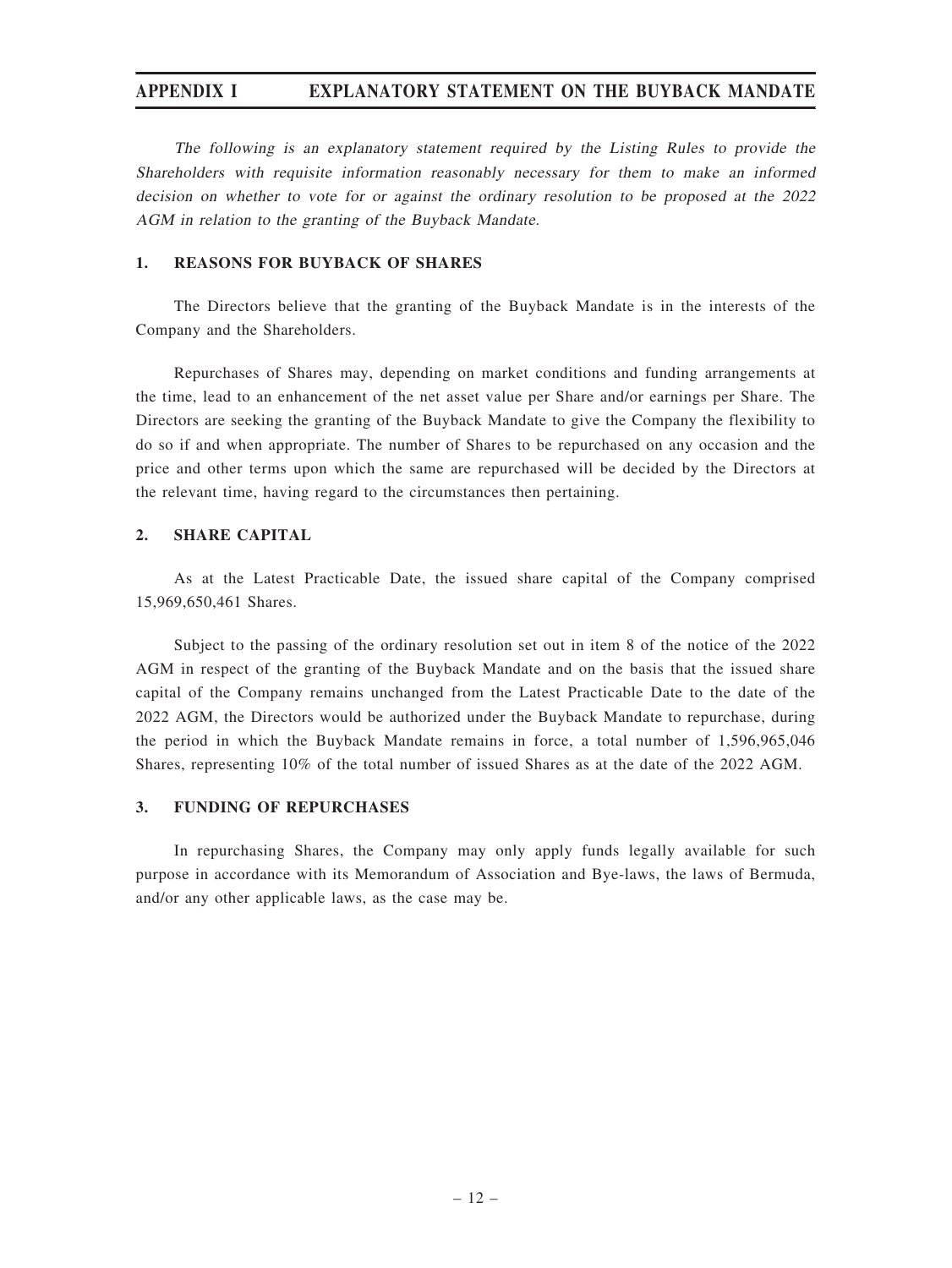# APPENDIX I EXPLANATORY STATEMENT ON THE BUYBACK MANDATE

#### 4. IMPACT OF REPURCHASES

There might be a material adverse impact on the working capital or gearing position of the Company (as compared with the position disclosed in the audited accounts contained in the annual report of the Company for the year ended 31 December 2021) in the event that the Buyback Mandate was to be carried out in full at any time during the proposed repurchase period. However, the Directors do not intend to exercise the Buyback Mandate to such an extent as would, in the circumstances, have a material adverse effect on the working capital requirements of the Company or the gearing levels which in the opinion of the Directors are from time to time befitting the Company.

#### 5. TAKEOVERS CODE

If, on the exercise of the power to repurchase Shares pursuant to the Buyback Mandate, a Shareholder's proportionate interest in the voting rights of the Company increases, such increase will be treated as an acquisition for the purposes of the Takeovers Code. Accordingly, a Shareholder, or a group of Shareholders acting in concert, could obtain or consolidate control of the Company and become obliged to make a mandatory offer in accordance with Rule 26 of the Takeovers Code for all the Shares not already owned by such Shareholder or group of Shareholders.

As at the Latest Practicable Date, Mr Xu Ke was interested in a total of 3,125,701,571 Shares (representing approximately 19.57% of the total issued share capital of the Company) for which 1,125,701,571 Shares were held personally and 2,000,000,000 Shares were held by Dragon Regal Holdings Limited (a controlled corporation of Mr Xu Ke). On the basis that (i) the total issued share capital of the Company remains unchanged from the Latest Practicable Date to the date of the 2022 AGM; and (ii) there is no change in the shareholding of Mr Xu Ke in the Company immediately prior to and after the full exercise of the Buyback Mandate, in the event that the Directors exercise in full the power to repurchase Shares in accordance with the terms of the relevant ordinary resolution to be proposed at the 2022 AGM, the shareholding interest of Mr Xu Ke in the issued Shares would be increased to approximately 21.75% of the total issued share capital of the Company respectively. The Directors are not aware of any consequences which will arise under the Takeovers Code as a result of any repurchases to be made under the Buyback Mandate.

#### 6. GENERAL

None of the Directors or, to the best of their knowledge having made all reasonable enquiries, any of their respective close associates (as defined in the Listing Rules) have any present intention to sell any Shares to the Company in the event that the granting of the Buyback Mandate is approved by the Shareholders.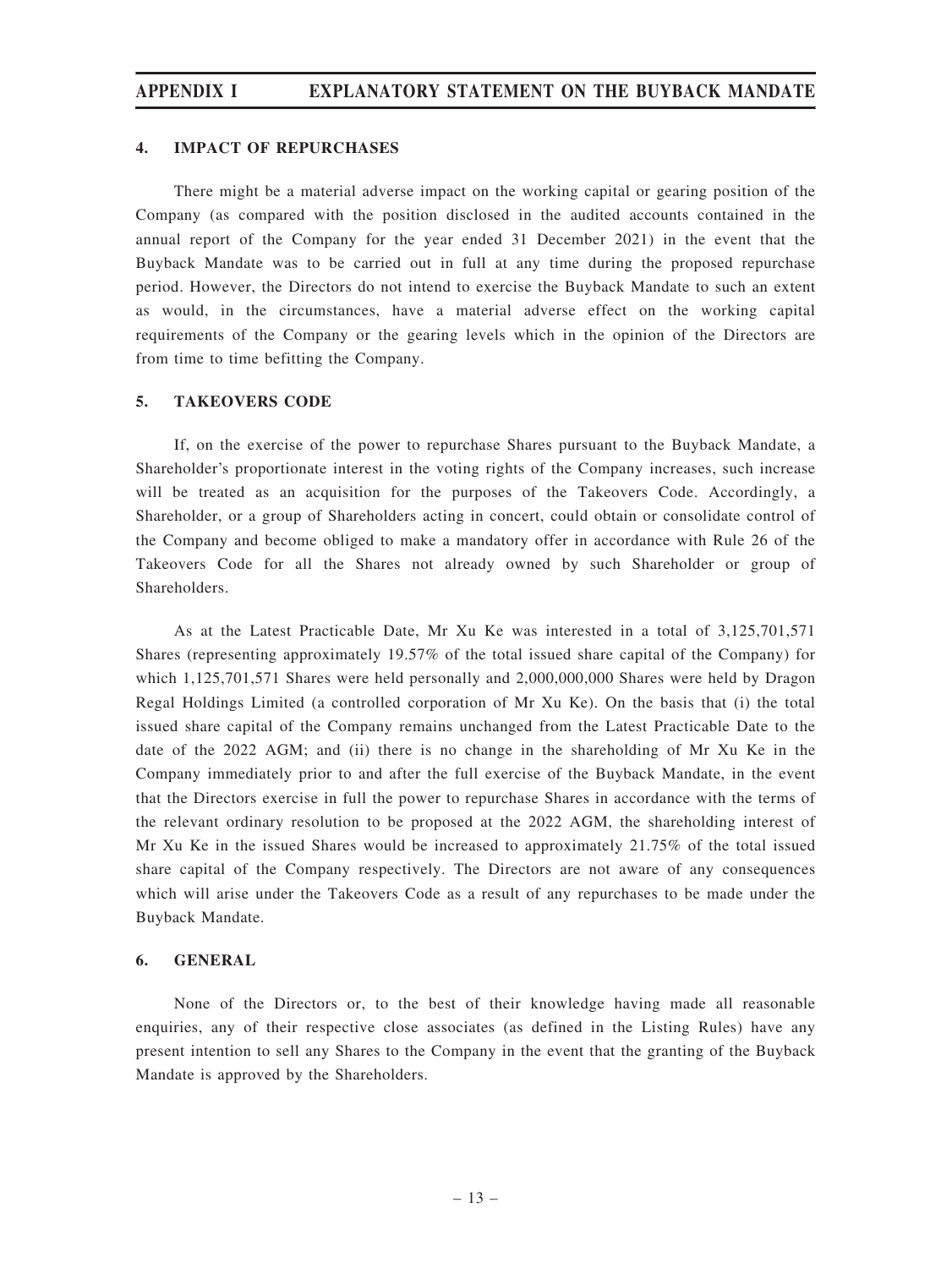## APPENDIX I EXPLANATORY STATEMENT ON THE BUYBACK MANDATE

The Company has not been notified by any core connected persons (as defined in the Listing Rules) of the Company that they have a present intention to sell any Shares to the Company, or that they have undertaken not to sell any Shares held by them to the Company in the event that the granting of the Buyback Mandate is approved by the Shareholders.

The Directors have undertaken to the Stock Exchange to exercise the power of the Company to make repurchases of Shares pursuant to the Buyback Mandate in accordance with the Listing Rules and the applicable laws of Bermuda.

### 7. MARKET PRICES OF SHARES

The highest and lowest prices per Share at which the Shares have traded on the Stock Exchange during each of the previous 12 months up to and including the Latest Practicable Date are as follows:

|                                           | Price per Share |        |
|-------------------------------------------|-----------------|--------|
| Month                                     | <b>Highest</b>  | Lowest |
|                                           | HK\$            | HK\$   |
|                                           |                 |        |
| 2021                                      |                 |        |
| April                                     | 0.023           | 0.016  |
| May                                       | 0.020           | 0.015  |
| June                                      | 0.019           | 0.015  |
| July                                      | 0.017           | 0.013  |
| August                                    | 0.015           | 0.011  |
| September                                 | 0.015           | 0.011  |
| October                                   | 0.014           | 0.010  |
| November                                  | 0.012           | 0.010  |
| December                                  | 0.010           | 0.010  |
|                                           |                 |        |
| 2022                                      |                 |        |
| January                                   | 0.011           | 0.010  |
| February                                  | 0.027           | 0.010  |
| March                                     | 0.025           | 0.014  |
| April (up to the Latest Practicable Date) | 0.015           | 0.013  |

#### 8. REPURCHASES OF SHARES MADE BY THE COMPANY

During the 6 months prior to the Latest Practicable Date, the Company had not repurchased any of its Shares (whether on the Stock Exchange or otherwise).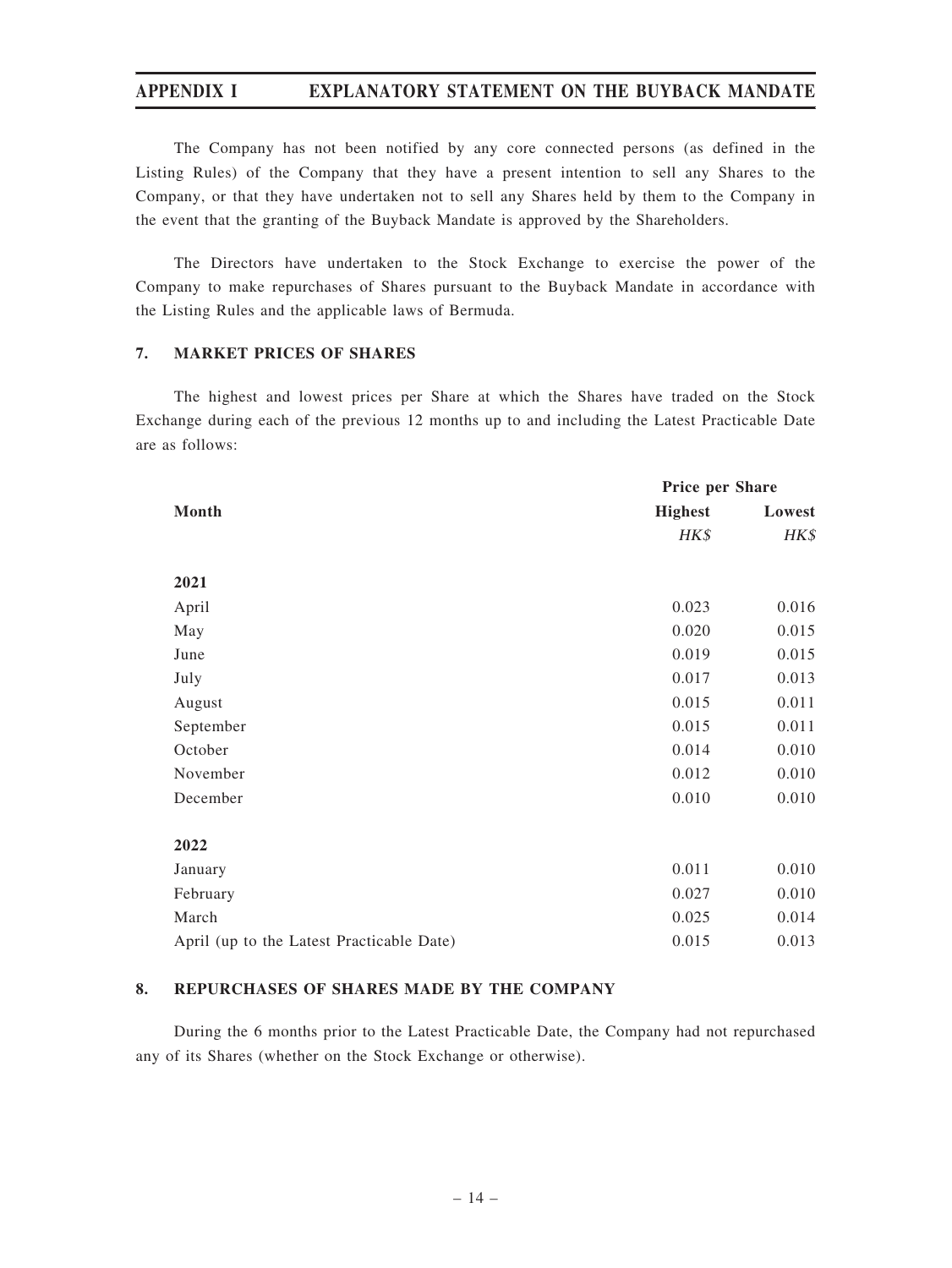Pursuant to the Listing Rules, the details of the Directors, who will retire and offer themselves for re-election at the 2022 AGM, are provided below.

### (1) Mr Yu Qingrui, aged 50

### Position & experience

Mr Yu Qingrui (" $Mr$  Yu") is an executive director and a member of the Executive Committee of the Company since 22 June 2016. Mr Yu specializes in property investment and trading business in the People's Republic of China. After graduating from high-school in 1989, Mr Yu joined the shipping and trading business in the PRC. He was the general manager of a shipping company before he became a private investor in 2003. In 2011, Mr Yu joined a marketing and management firm in Shanghai and served as their property investment manager. On 21 July 2014, Mr Yu was engaged to provide advisory and consultancy services relating to property investments and trading to Future World Holdings Limited (a company listed on the main board of The Stock Exchange of Hong Kong Limited, stock code: 572). Currently, Mr Yu is an executive director of Future World Holdings Limited.

Save as disclosed above, Mr Yu has not held other directorships in the last three years in public companies the securities of which are listed on any securities market in Hong Kong or overseas.

#### Length of service

Mr Yu has not been appointed for any fixed term but is subject to retirement and reelection at the annual general meeting of the Company in accordance with the Bye-laws.

#### Relationships

Save as disclosed above, as far as the Directors are aware, Mr Yu does not have any relationships with any other Directors, senior management, substantial Shareholders (as defined in the Listing Rules), or controlling Shareholders (as defined in the Listing Rules) of the Company.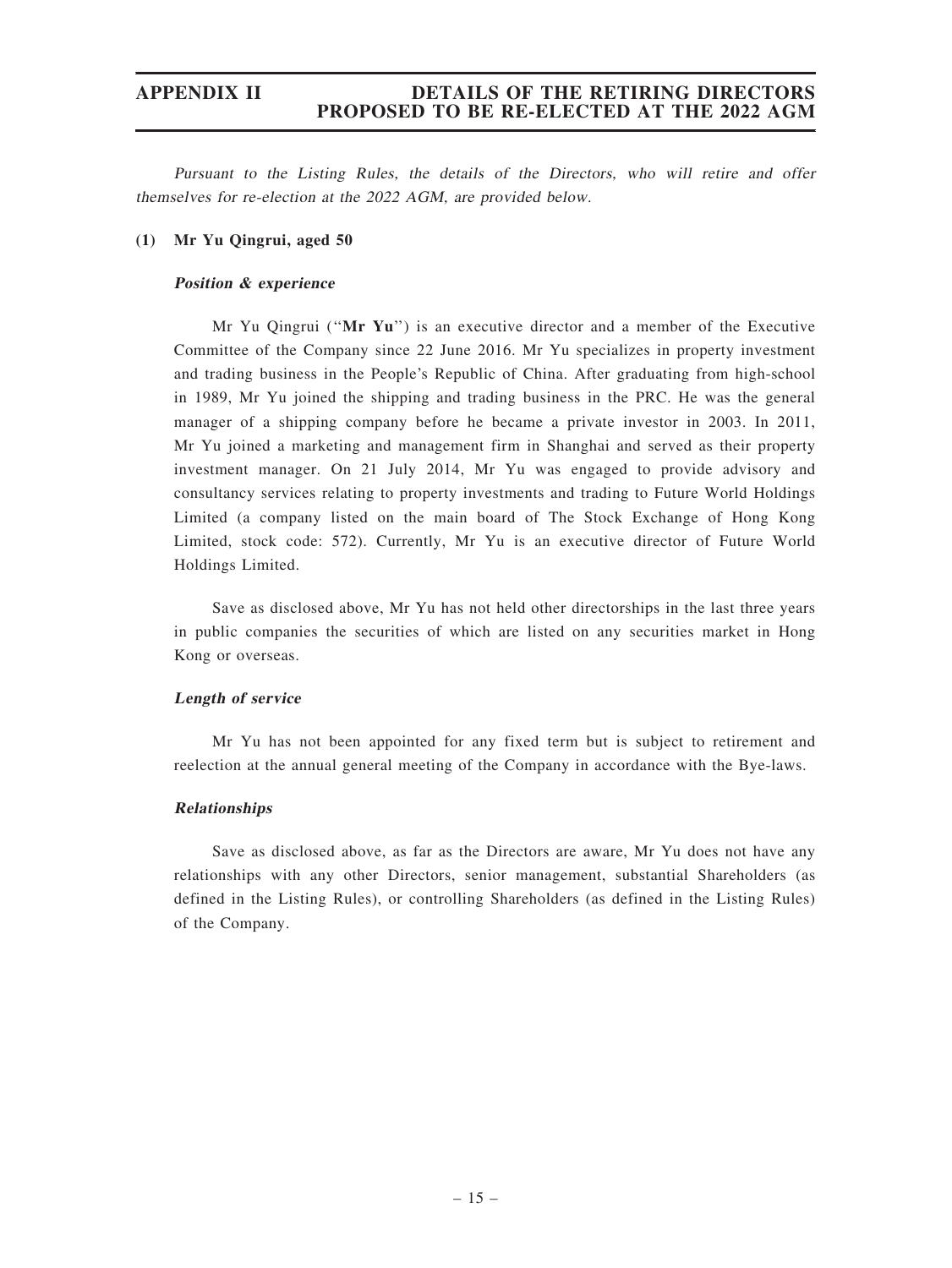#### Interests in Shares

As far as the Directors are aware, as at the Latest Practicable Date, Mr Yu was interested or deemed to be interested in the following Shares or underlying Shares of the Company pursuant to Part XV of the SFO are set out below:

- (i) He personally held 5,610 Shares, representing approximately 0.00004% of the issued share capital of the Company; and
- (ii) He personally held 159,600,000 share options of the Company attaching thereto the rights to subscribe for 159,600,000 Shares, representing approximately 1% of the issued share capital of the Company.

Save as disclosed above, Mr Yu was not interested or deemed to be interested in the Shares or underlying Shares of the Company or its associated corporations pursuant to Part XV of the SFO.

#### Director'<sup>s</sup> emoluments

Pursuant to the service agreement entered into between Mr Yu and the Company, Mr Yu is entitled to receive a monthly salary of HK\$9,630 plus a discretionary bonus as may be determined by the Board. He is also eligible to participate in the Company's share option scheme. The emoluments of Mr Yu are recommended by the Company's Remuneration Committee and approved by the Board with reference to his performance, qualifications, experience and responsibilities with the Company.

## Other information and matters that need to be disclosed or brought to the attention of the Shareholders

As far as the Directors are aware, there is no information of Mr Yu to be disclosed pursuant to any of the requirements under paragraphs  $13.51(2)(h)$  to  $13.51(2)(v)$  of the Listing Rules; and there are no other matters concerning Mr Yu that need to be brought to the attention of the Shareholders.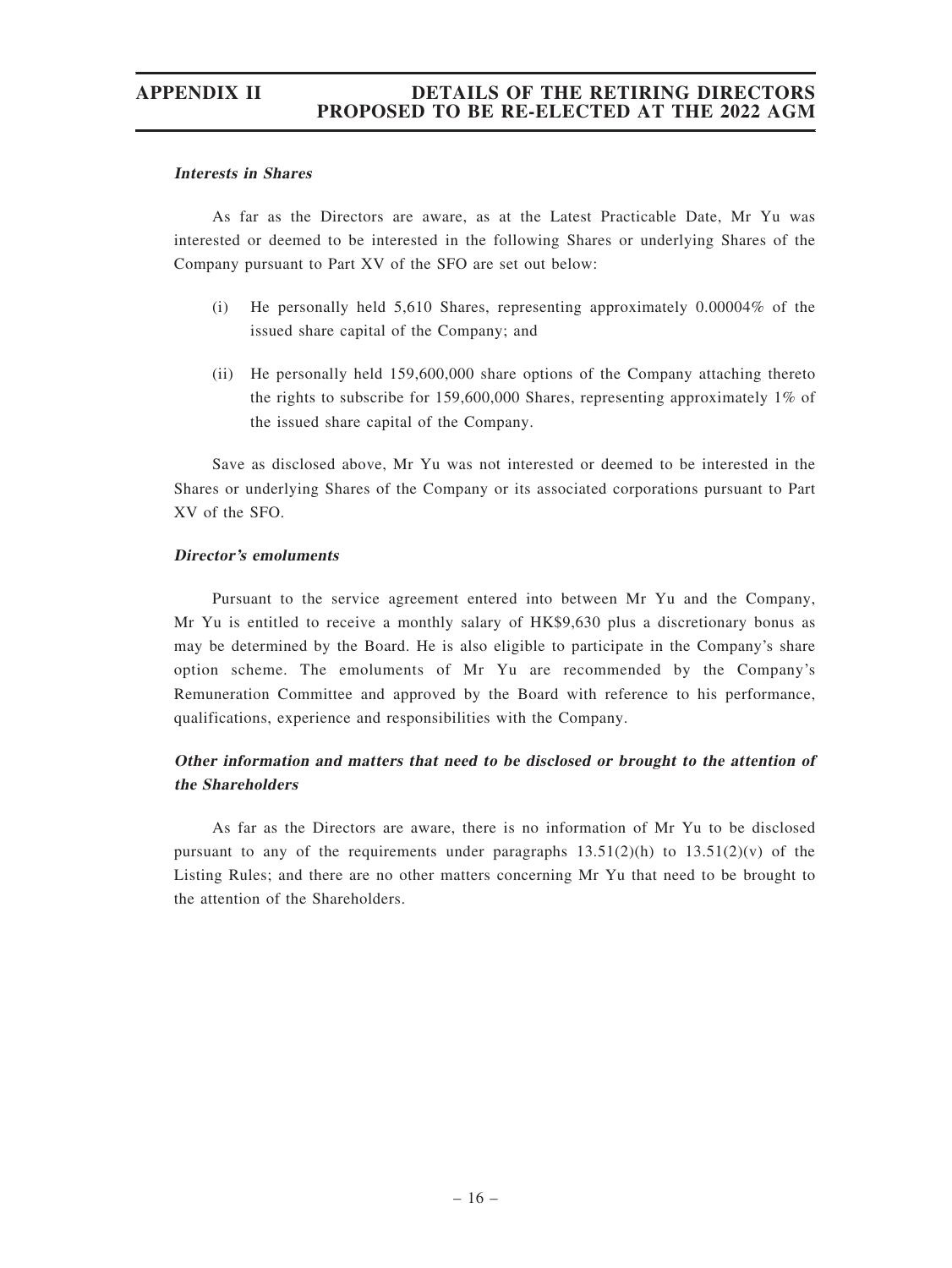#### (2) Mr Kwok Chi Kwong, aged 58

#### Position & experience

Mr Kwok Chi Kwong (''Mr Kwok'') is an independent non-executive director of the Company since January 2014, and the chairman of both the Audit Committee and Remuneration Committee, and a member of the Nomination Committee of the Company. Mr Kwok holds a master degree in business administration from the University of Leicester. He is a Certified Public Accountant (Practicing) registered with the Hong Kong Institute of Certified Public Accountants (''HKICPA''), an associate member of the HKICPA and a fellow member of the Association of Chartered Certified Accountants. Mr Kwok has been a director of KTC Partners CPA Limited. He has gained more than 22 years of experience in auditing, accounting and finance area.

Mr Kwok has not held other directorships in the last three years in public companies the securities of which are listed on any securities market in Hong Kong or overseas.

#### Length of service

Pursuant to the letter of appointment issued by the Company to Mr Kwok, Mr Kwok has been appointed for a term of one year. His term of office is also subject to the retirement by rotation and re-election at the annual general meeting of the Company in accordance with the Bye-laws.

#### Relationships

As far as the Directors are aware, Mr Kwok does not have any relationships with any other Directors, senior management, substantial Shareholders (as defined in the Listing Rules), or controlling Shareholders (as defined in the Listing Rules) of the Company.

#### Interests in Shares

As far as the Directors are aware, as at the Latest Practicable Date, Mr Kwok was not interested or deemed to be interested in the Shares or underlying Shares of the Company or its associated corporations pursuant to Part XV of the SFO.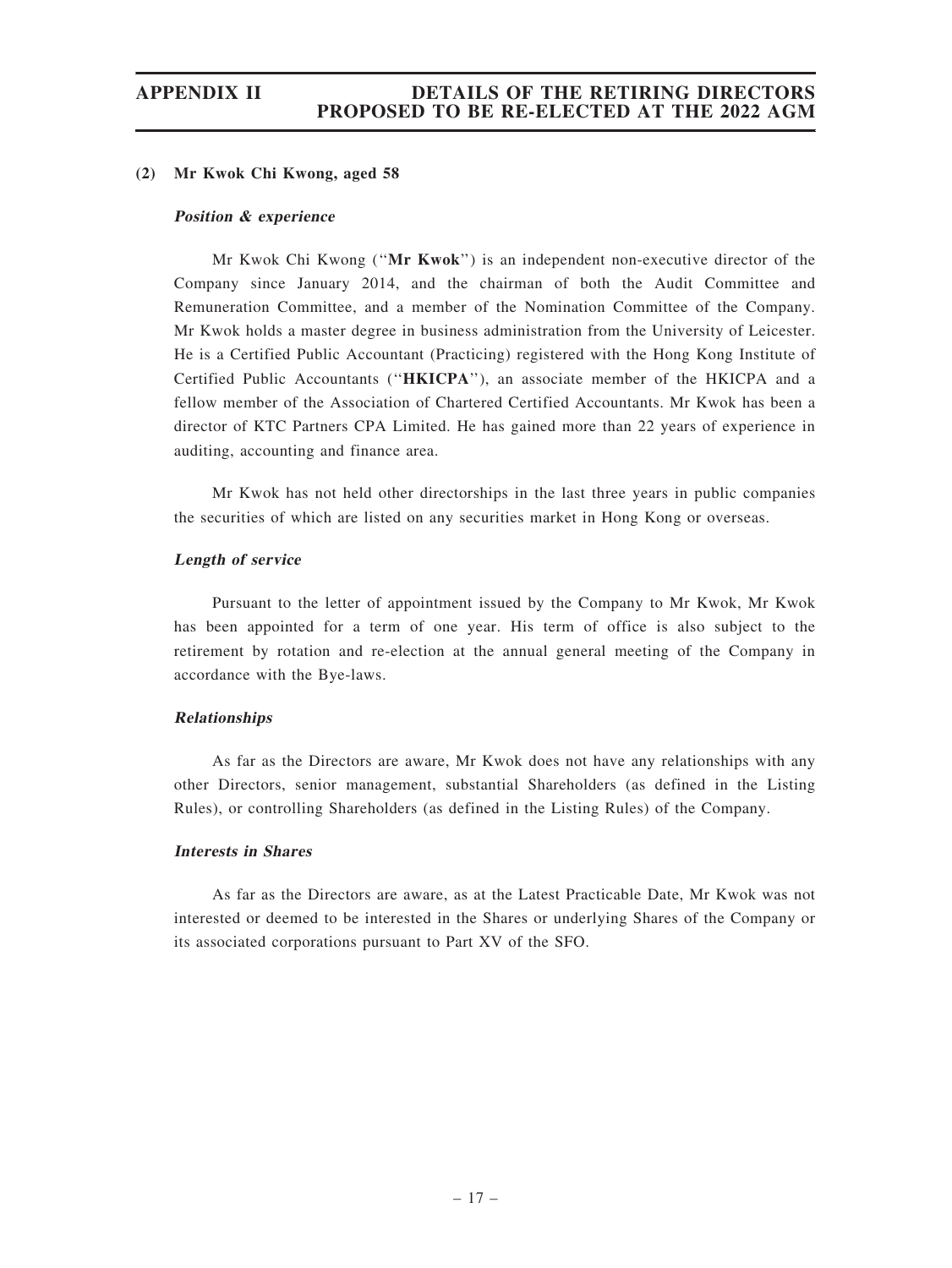#### Director'<sup>s</sup> emoluments

Pursuant to the letter of appointment issued by the Company to Mr Kwok, Mr Kwok is entitled to receive a fixed director's fee of HK\$12,500 per month. He is also eligible to participate in the Company's share option scheme. The emoluments of Mr Kwok are recommended by the Company's Remuneration Committee and approved by the Board with reference to his qualifications, experience and responsibilities with the Company.

### Other information and matters that need to be disclosed or brought to the attention of the Shareholders

As far as the Directors are aware, there is no information of Mr Kwok to be disclosed pursuant to any of the requirements under paragraphs  $13.51(2)(h)$  to  $13.51(2)(v)$  of the Listing Rules; and there are no other matters concerning Mr Kwok that need to be brought to the attention of the Shareholders.

#### (3) Mr Liu Hongwei, aged 52

#### Position & experience

Mr Liu Hongwei (''Mr Liu'') has been appointed as an independent non-executive Director, and a member of the Audit Committee, Remuneration Committee and Nomination Committee of the Company since 1 October 2019. He holds a master degree in business administration and a bachelor degree in economics from Renmin University of China. Mr Liu has more than 21 years of experience in finance and securities trading in China. Mr Liu has served as the chairman of the board of Beijing Guoxin Rongji Holdings Co., Ltd. (北京國信融基控股有限公司) since September 2018. He also served as the managing partner of Glory Capital Management (Beijing) Co., Ltd. from March 2016 to September 2018. From January 1995 to March 2016, Mr Liu served as the director of financial office and director of credit office at Department of Fiscal and Financial Affairs of National Development and Reform Commission.

Mr Liu has not held other directorships in the last three years in public companies the securities of which are listed on any securities market in Hong Kong or overseas.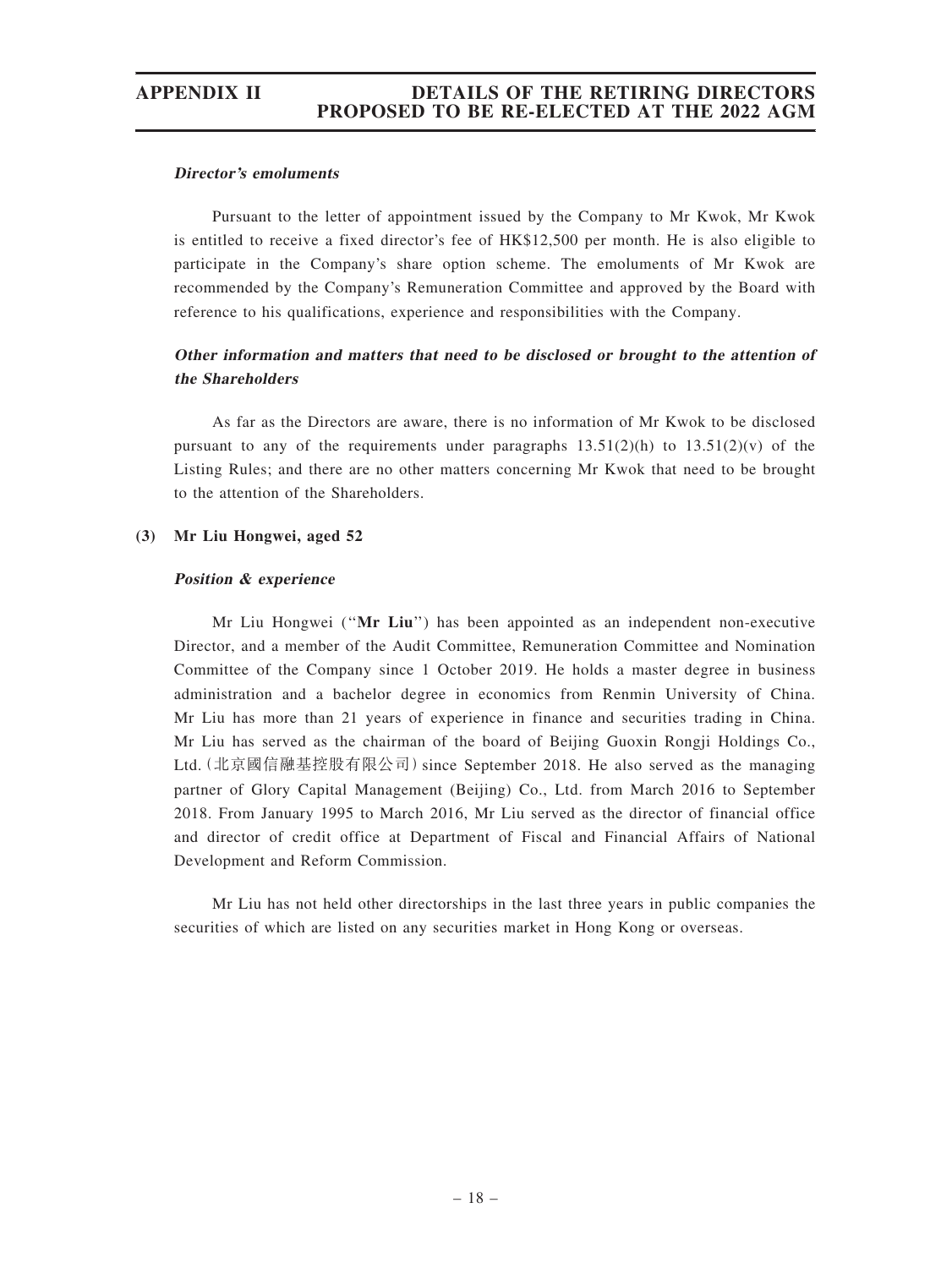#### Length of service

Pursuant to the letter of appointment issued by the Company to Mr Liu, Mr Liu has been appointed for a term of one year. His term of office is also subject to the retirement by rotation and re-election at the annual general meeting of the Company in accordance with the Bye-laws.

### Relationships

As far as the Directors are aware, Mr Liu does not have any relationships with any other Directors, senior management, substantial Shareholders (as defined in the Listing Rules), or controlling Shareholders (as defined in the Listing Rules) of the Company.

### Interests in Shares

As far as the Directors are aware, as at the Latest Practicable Date, Mr Liu was not interested or deemed to be interested in the Shares or underlying Shares of the Company or its associated corporations pursuant to Part XV of the SFO.

### Director'<sup>s</sup> emoluments

Pursuant to the letter of appointment issued by the Company to Mr Liu, Mr Liu is entitled to receive a fixed director's fee of HK\$30,000 per month. He is also eligible to participate in the Company's share option scheme. The emoluments of Mr Liu are recommended by the Company's Remuneration Committee and approved by the Board with reference to his qualifications, experience and responsibilities with the Company.

## Other information and matters that need to be disclosed or brought to the attention of the Shareholders

As far as the Directors are aware, there is no information of Mr Liu to be disclosed pursuant to any of the requirements under paragraphs  $13.51(2)(h)$  to  $13.51(2)(v)$  of the Listing Rules; and there are no other matters concerning Mr Liu that need to be brought to the attention of the Shareholders.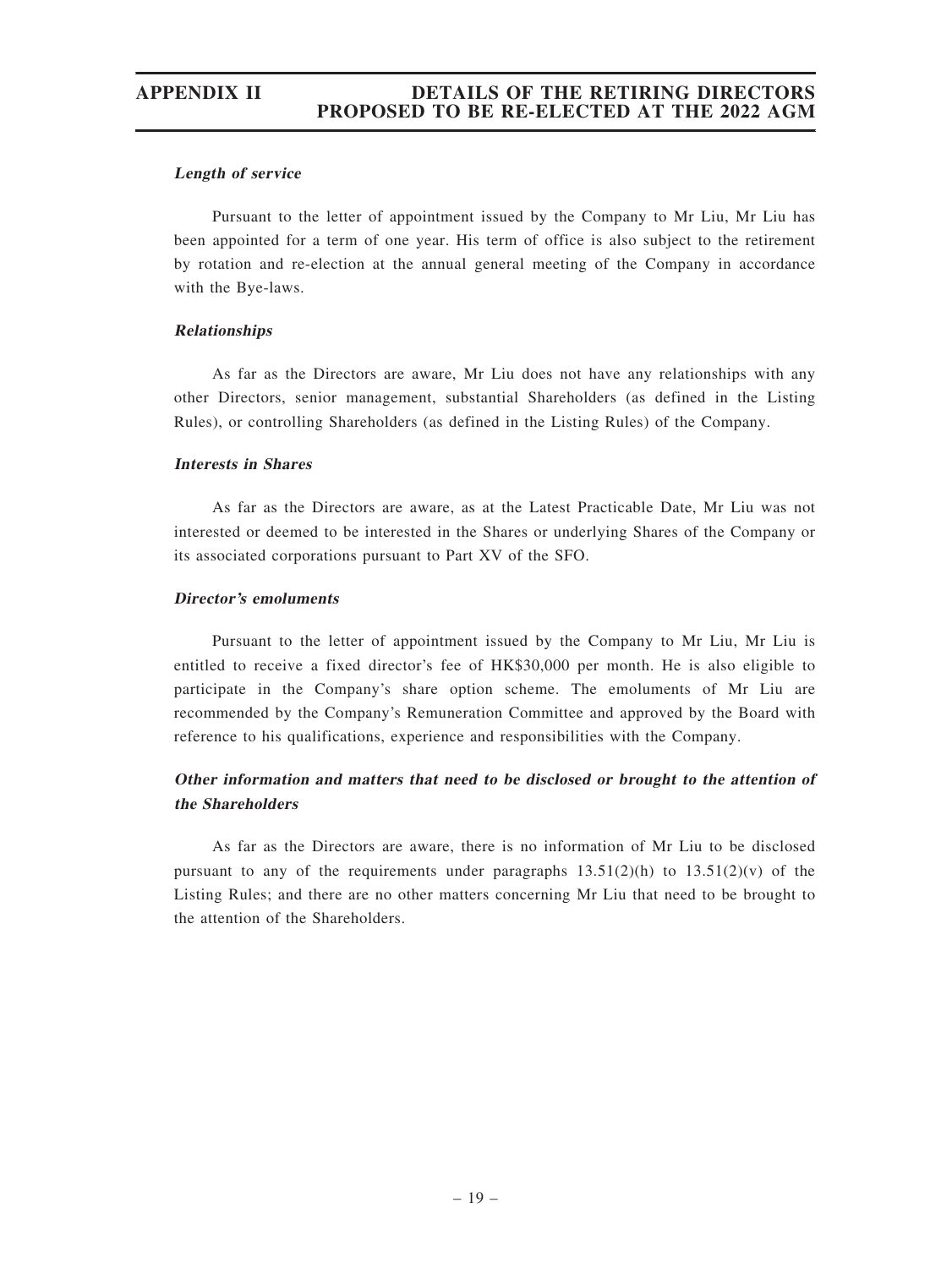

NOTICE IS HEREBY GIVEN that an annual general meeting of Central Wealth Group Holdings Limited (the "Company") will be held at Unit 1801-2, 18/F, Far East Finance Centre, No. 16 Harcourt Road, Hong Kong on Thursday, 2 June 2022 at 10:00 a.m. for the following purposes:

#### AS ORDINARY BUSINESS

- 1. To consider and receive the audited consolidated financial statements of the Company and the reports of the directors and auditors for the year ended 31 December 2021;
- 2. To re-elect Mr Yu Qingrui as an executive director of the Company;
- 3. To re-elect Mr Kwok Chi Kwong as an independent non-executive director of the Company;
- 4. To re-elect Mr Liu Hongwei as an independent non-executive director of the Company;
- 5. To authorize the board of directors of the Company to appoint additional directors as and when the board considers necessary and appropriate;
- 6. To authorize the board of directors of the Company to fix the respective directors' remuneration;
- 7. To re-appoint Moore Stephens CPA Limited as auditors of the Company and to authorize the board of directors of the Company to fix auditors' remuneration;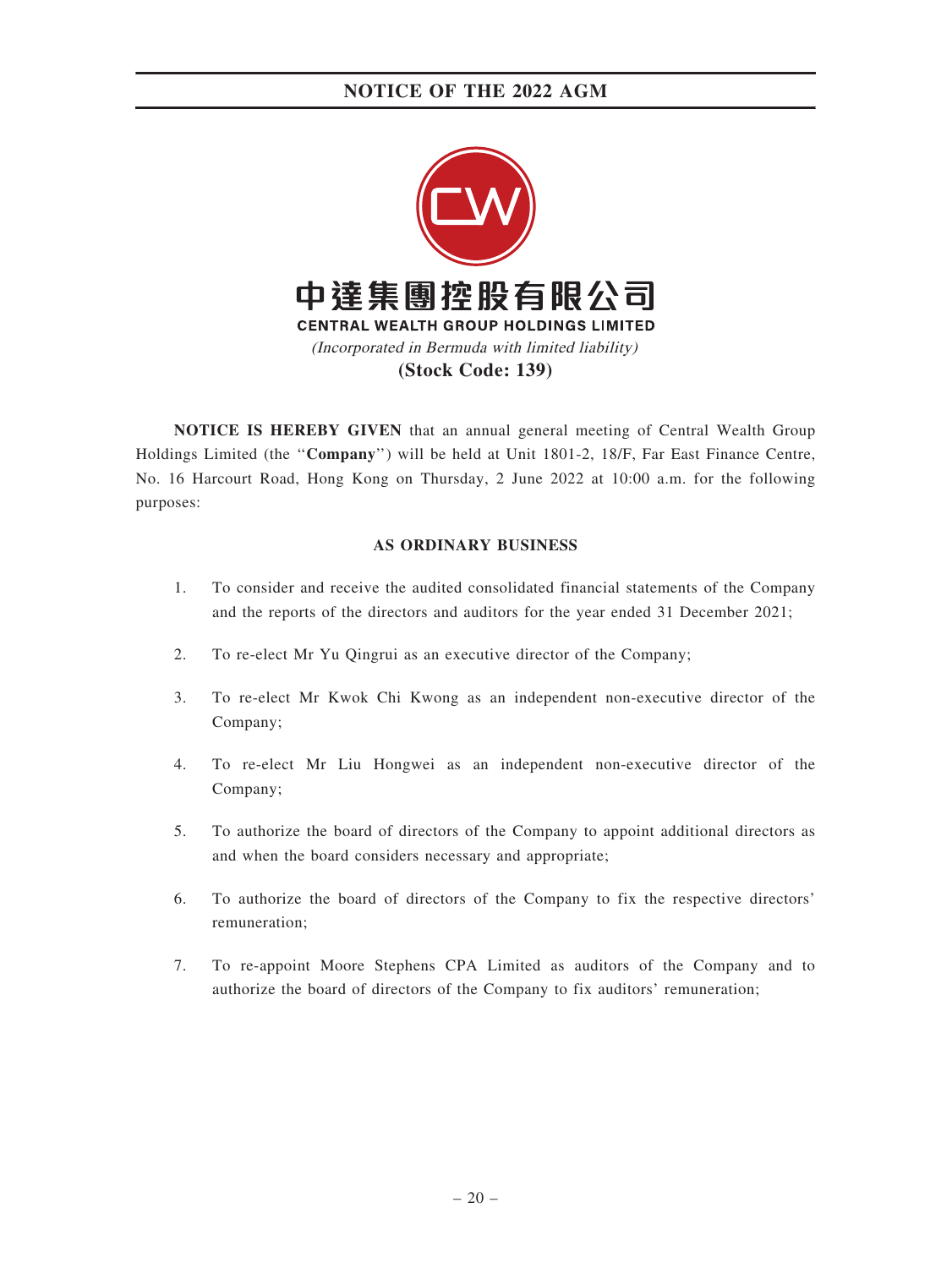#### AS SPECIAL BUSINESS

8. To consider and, if thought fit, pass with or without amendments, the following resolution as an ordinary resolution:

### ''THAT:

- (a) subject to paragraph (b) below, the exercise by the directors during the Relevant Period (as defined below) of all the powers of the Company to purchase its shares on The Stock Exchange of Hong Kong Limited (the ''Stock Exchange'') or on any other stock exchange recognized by the Securities and Futures Commission of Hong Kong and the Stock Exchange, subject to and in accordance with the applicable laws, rules and regulations, be and is hereby generally and unconditionally approved;
- (b) the total number of shares of the Company to be purchased pursuant to the approval in paragraph (a) above shall not exceed 10% of the total number of issued shares of the Company as at the date of passing of this resolution (subject to adjustment in the case of any consolidation or subdivision of the shares of the Company after the date of passing of this resolution) and the said approval shall be limited accordingly; and
- (c) for the purpose of this resolution, ''Relevant Period'' means the period from the passing of this resolution until whichever is the earliest of:
	- (i) the conclusion of the next annual general meeting of the Company;
	- (ii) the revocation or variation of the authority given under this resolution by ordinary resolution passed by the Company's shareholders in general meetings; and
	- (iii) the expiration of the period within which the next annual general meeting of the Company is required by the Bye-laws of the Company or any applicable laws to be held.'';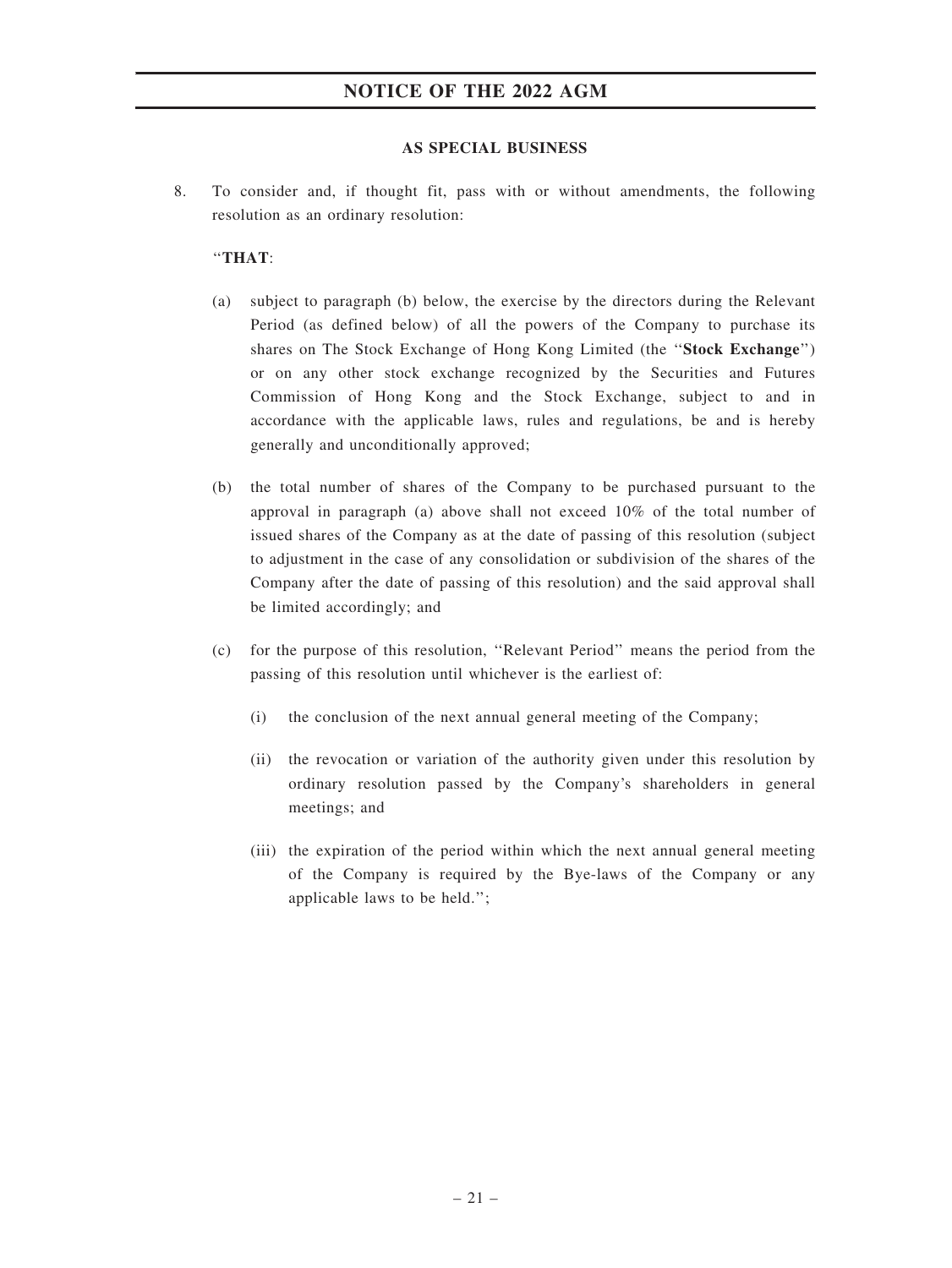9. To consider and, if thought fit, pass with or without amendments, the following resolution as an ordinary resolution:

### ''THAT:

- (a) subject to paragraph (c) below, the exercise by the directors of the Company during the Relevant Period (as defined below) of all the powers of the Company to allot, issue and deal with authorized and unissued shares in the capital of the Company and to make or grant offers, agreements and options which might require the exercise of such powers be and is hereby generally and unconditionally approved;
- (b) the approval in paragraph (a) above shall authorize the directors to make or grant offers, agreements and options during the Relevant Period which would or might require the exercise of such powers or after the end of the Relevant Period;
- (c) the total number of shares of the Company allotted or agreed conditionally or unconditionally to be allotted by the directors pursuant to the approval in paragraph (a) above, otherwise than pursuant to:
	- (i) a Rights Issue (as defined below);
	- (ii) the exercise of the outstanding conversion rights attaching to the convertible securities issued by the Company, which are convertible into shares of the Company;
	- (iii) the exercise of options under share option scheme(s) of the Company; and
	- (iv) any scrip dividend scheme or similar arrangement providing for the allotment of shares in lieu of the whole or part of a dividend on shares of the Company in accordance with the Bye-laws of the Company,

shall not exceed 20% of the total number of issued shares of the Company as at the date of the passing of this resolution (subject to adjustment in the case of any consolidation or subdivision of the shares of the Company after the date of passing of this resolution) and the said approval shall be limited accordingly; and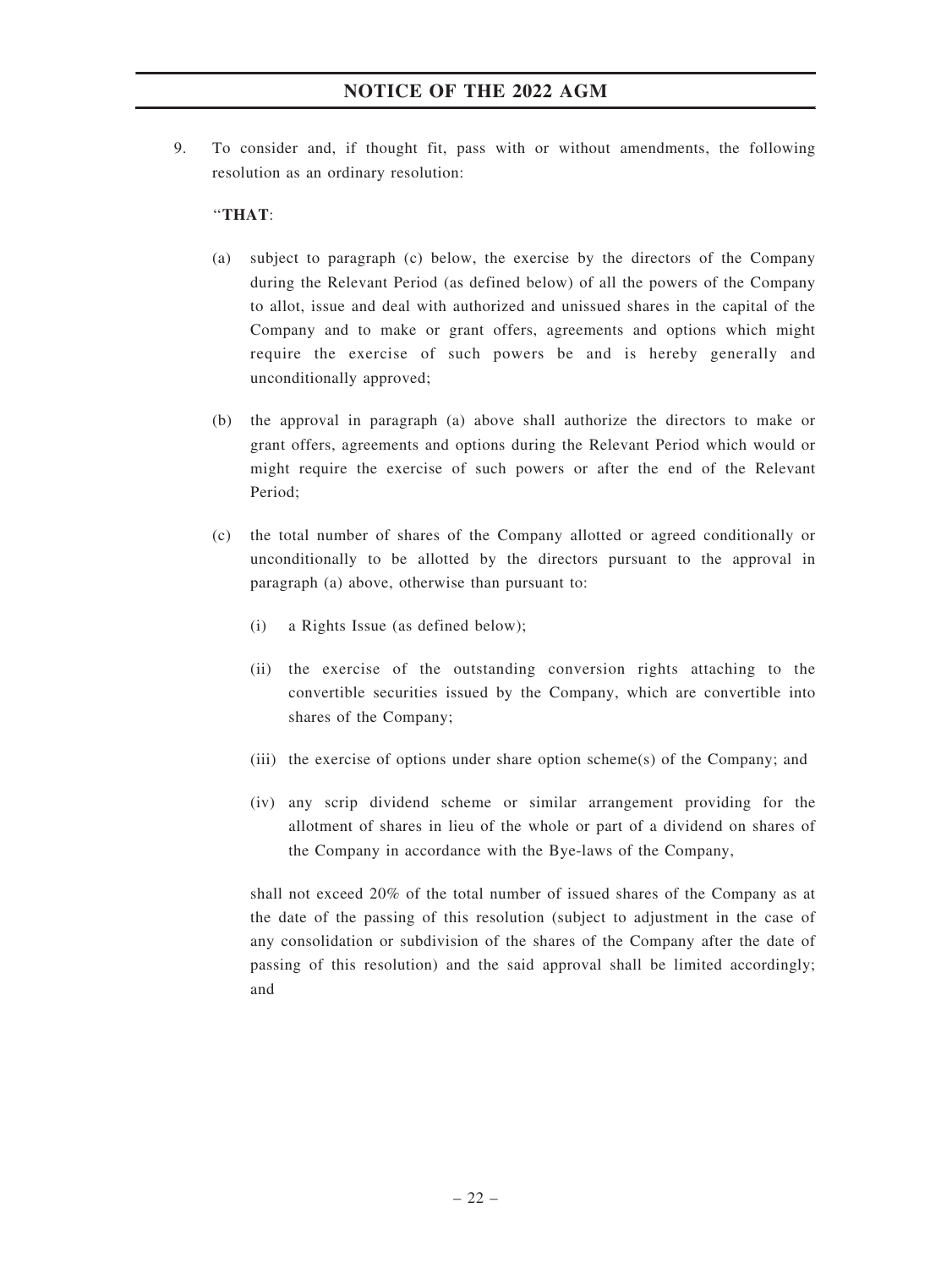(d) for the purposes of this resolution:

''Relevant Period'' means the period from the passing of this resolution until whichever is the earliest of:

- (i) the conclusion of the next annual general meeting of the Company;
- (ii) the revocation or variation of the authority given under this resolution by ordinary resolution passed by the Company's shareholders in general meetings; and
- (iii) the expiration of the period within which the next annual general meeting of the Company is required by the Bye-laws of the Company or any applicable laws to be held; and

''Rights Issue'' means an offer of shares open for a period fixed by the directors to holders of shares of the Company or any class thereof on the register on a fixed record date in proportion to their then holdings of such shares or class thereof (subject to such exclusions or other arrangements as the directors may deem necessary or expedient in relation to fractional entitlements or having regard to any restrictions or obligations under the laws of any relevant jurisdiction or the requirements of any recognized regulatory body or any stock exchange).'';

10. To consider and, if thought fit, pass with or without amendments, the following resolution as an ordinary resolution:

''THAT conditional upon the passing of resolutions set out in items 8 and 9 of the notice convening this meeting (the ''Notice''), the general mandate referred to in the resolution set out in item 9 of the Notice be and is hereby extended by the addition to the total number of shares of the Company which may be allotted and issued or agreed conditionally or unconditionally to be allotted and issued by the directors pursuant to such general mandate of the number of shares purchased by the Company pursuant to the general mandate referred to in the resolution set out in item 8 of the Notice, provided that such amount shall not exceed 10% of the total number of issued shares of the Company as at the date of passing of this resolution.''; and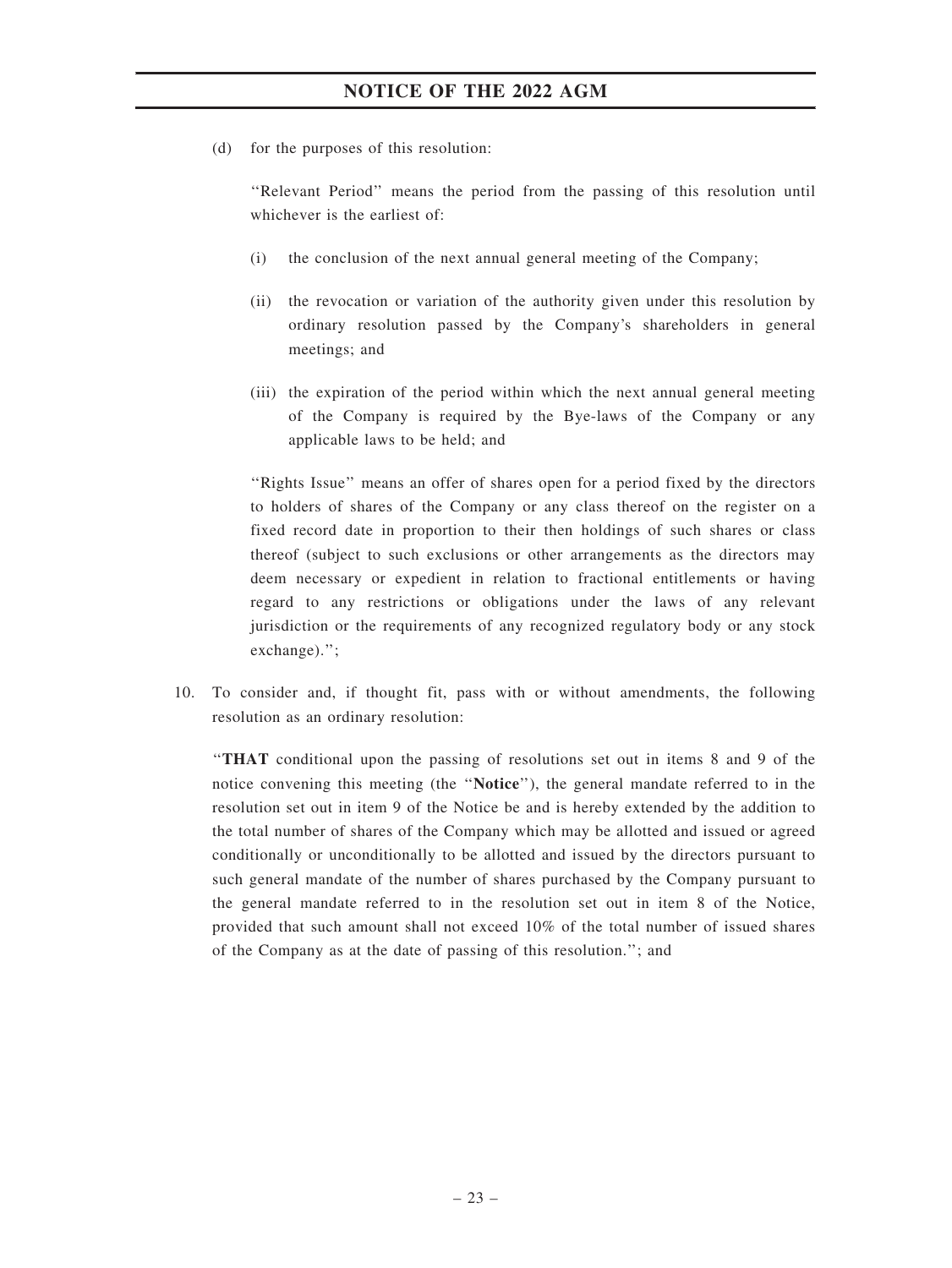11. To consider and, if thought fit, pass with or without amendments, the following resolution as an ordinary resolution:

''THAT subject to and conditional upon the Listing Committee of the Stock Exchange granting the listing of and permission to deal in the shares to be issued upon exercise of any options to be granted under the Refreshed Limit (as defined below) pursuant to the share option scheme (the ''Share Option Scheme'') adopted by the Company on 27 September 2013, the scheme mandate limit under the Share Option Scheme be refreshed so that the total number of shares of the Company to be allotted and issued upon exercise of any options to be granted under the Share Option Scheme (excluding options previously granted, outstanding, cancelled, lapsed or exercised under the Share Option Scheme) shall not exceed 10% of the total number of issued shares of the Company as at the date of the passing of this resolution (the "Refreshed Limit") and that the directors of the Company be and are hereby authorized to grant options up to the Refreshed Limit and to exercise all the powers of the Company to allot, issue and deal with shares of the Company pursuant to the exercise of such options.''.

> By order of the Board Central Wealth Group Holdings Limited Chen Xiaodong Chairman

Hong Kong, 29 April 2022

Notes:

- (a) Due to the recent development of the COVID-19 pandemic and in view of the latest Prevention and Control of Disease (Prohibition on Gathering) Regulation (Chapter 599G of the Laws of Hong Kong) and Prevention and Control of Disease (Requirements and Directions) (Business and Premises) Regulation (Chapter 599F of the Laws of Hong Kong), Shareholders are reminded to refer to section ''Special Arrangements for the 2022 AGM'' of the circular dated 29 April 2022 issued by the Company for details.
- (b) Any member of the Company entitled to attend and vote at the above meeting is entitled to appoint a proxy to attend and vote instead of him/her/it. A proxy need not be a member of the Company. A member who is the holder of two or more shares of the Company may appoint more than one proxy to represent him/her/it to attend and vote on his/her/its behalf. If more than one proxy is so appointed, the appointment shall specify the number and class of shares in respect of which each such proxy is so appointed.